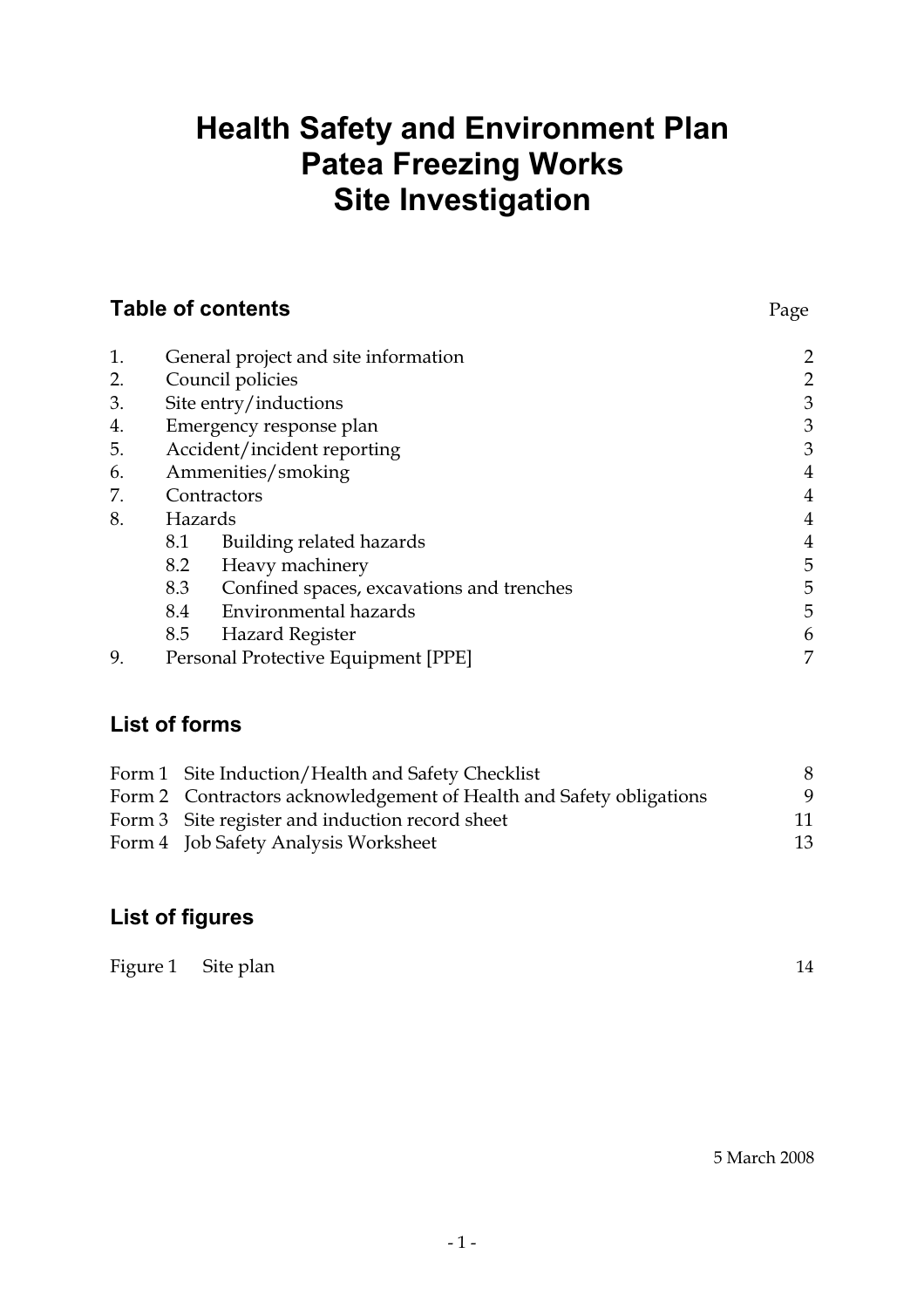# **1. General project and site information**

Taranaki Regional Council is committed to the promotion of the health and safety of its employees and contractors. It has developed this Health Safety and Environment Plan to cover all onsite activities related to the investigation of potential contamination at the Patea Freezing Works. Conducted by/on behalf of the Council in carrying out assessment as per the Preliminary Site Inspection Report - Scope of work.

This plan will be updated as required throughout the project.

#### **Location:** 43 Portland Quay, Patea

**Exclusion:** Does not apply to/Council not responsible for any other persons on the site at any other time.

#### **Contacts:**

| Company/Organisation               | <b>Position</b>               | Name                  | <b>Number</b> |
|------------------------------------|-------------------------------|-----------------------|---------------|
| Taranaki Regional Council          | <b>Site Supervisor</b>        | <b>Shane Reynolds</b> | 027 211 2361  |
|                                    | Project Manager               | Gary Bedford          | 027 483 9257  |
| South Taranaki District<br>Council | Landowner/Community<br>Liason | Claire Symes          | 027 246 5583  |
| Landowners                         |                               | Noel McColl           | 027 444 0043  |

#### **Contractors:**

| Company                      | Contact      | Number       |
|------------------------------|--------------|--------------|
| Petroleum Services Ltd       | Ross Singers | 021 283 6836 |
| McColl Construction Ltd      | Noel McColl  | 027 444 0043 |
| Pattle Delamore Partners Ltd | Duncan Ross  | 021 778 944  |
| Interdrill Ltd               | Dale Preston | 027 447 0909 |

**First Aiders:** TBA

# **2. Council policies**

The following relevant sections of the 'Workplace Health and Safety Guidelines' – Taranaki Regional Council, will apply for activities to be conducted on site:

- $\epsilon$  Code of conduct
- $\epsilon$  Induction and training
- $\epsilon$  Housekeeping
- $\epsilon$  Hazard identification
- $\epsilon$  Accident reporting
- $\epsilon$  Notification of particular hazardous work
- $\epsilon$  Staff location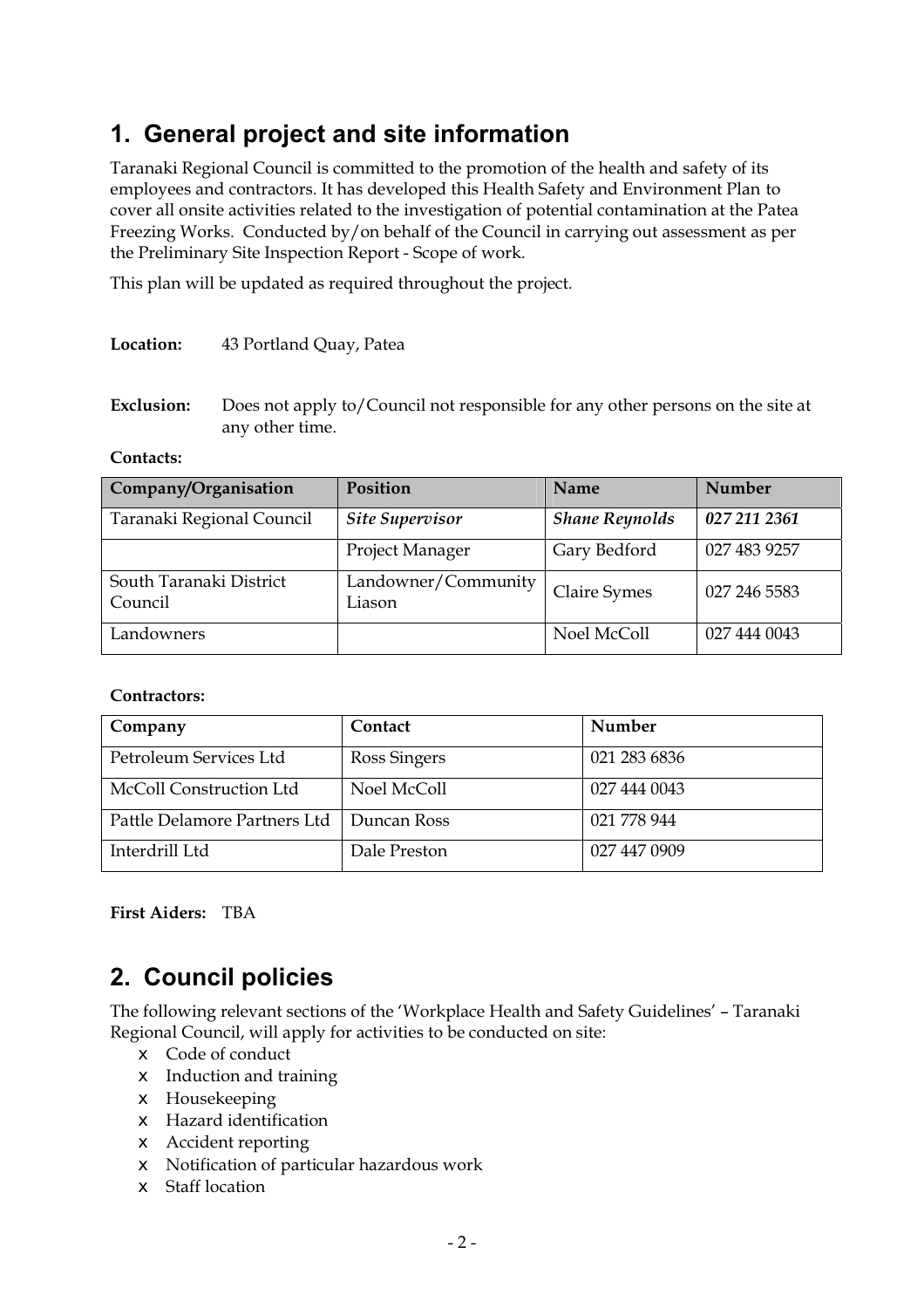- $\epsilon$  Manual handling
- $\epsilon$  Field work
- $\epsilon$  Confined spaces
- $\epsilon$  Contaminated sites
- $\epsilon$  Entry to private property
- $\epsilon$  Sampling
- $\epsilon$  Handling and transport of hazardous substances
- $\epsilon$  Conflict situations
- $\epsilon$  Contractors
- $\sharp$  Visitors on site
- $\epsilon$  First aid and CPR
- $\epsilon$  Noise
- $\epsilon$  Temperature

# **3. Site entry/inductions**

All personnel shall enter and exit the site through the main entrance on Portland Quay. A site register (Form 3), maintained by the site supervisor, will record each entry/exit, of personnel. Prior to initial entry onto the site, personnel will receive a brief induction from the site supervisor. This will consist of a site familiarisation (highlighting hazards) and discussion of this plan and will be recorded on the checklist (Form 1) . On subsequent entries they will be advised of any new hazards on site by the site supervisor.

## **4. Emergency response plan**

The signal for evacuation of the site in the case of an emergency will be three consecutive blasts of a vehicle horn. As there will only be a limited number of people on site at any time, the site supervisor will also notify everyone in person, to shut down plant and equipment and proceed immediately by the safest identifiable route to the nearest safe assembly point [SAP]. The primary SAP is located in front of the main gates, the secondary SAP is located between the Fellmongery and Effluent Treatment Plant, as identified on the site plan. The SAP used will depend on the nature of the emergency and the location of work at the time. Once at the SAP the site supervisor will account for all personnel and give further instructions.

Emergency services based in Patea

| Ambulance/fire/police | 111         |
|-----------------------|-------------|
| Patea Fire Brigade    | 06 273 8555 |
| Patea Doctors Surgery | 06 273 8456 |

First aid kits, radio telephones and fire extinguishers are available in all Council vehicles. As a minimum requirement contractors shall have at least one trained first aider on site at all times.

# **5. Accident/incident reporting**

All incidents and accidents (including near misses) must be reported immediately to the site supervisor, who will notify the Council HASE Co-ordinator, so that the Accident Reporting procedures of the Workplace Health and Safety Guidelines - Taranaki Regional Council can be followed.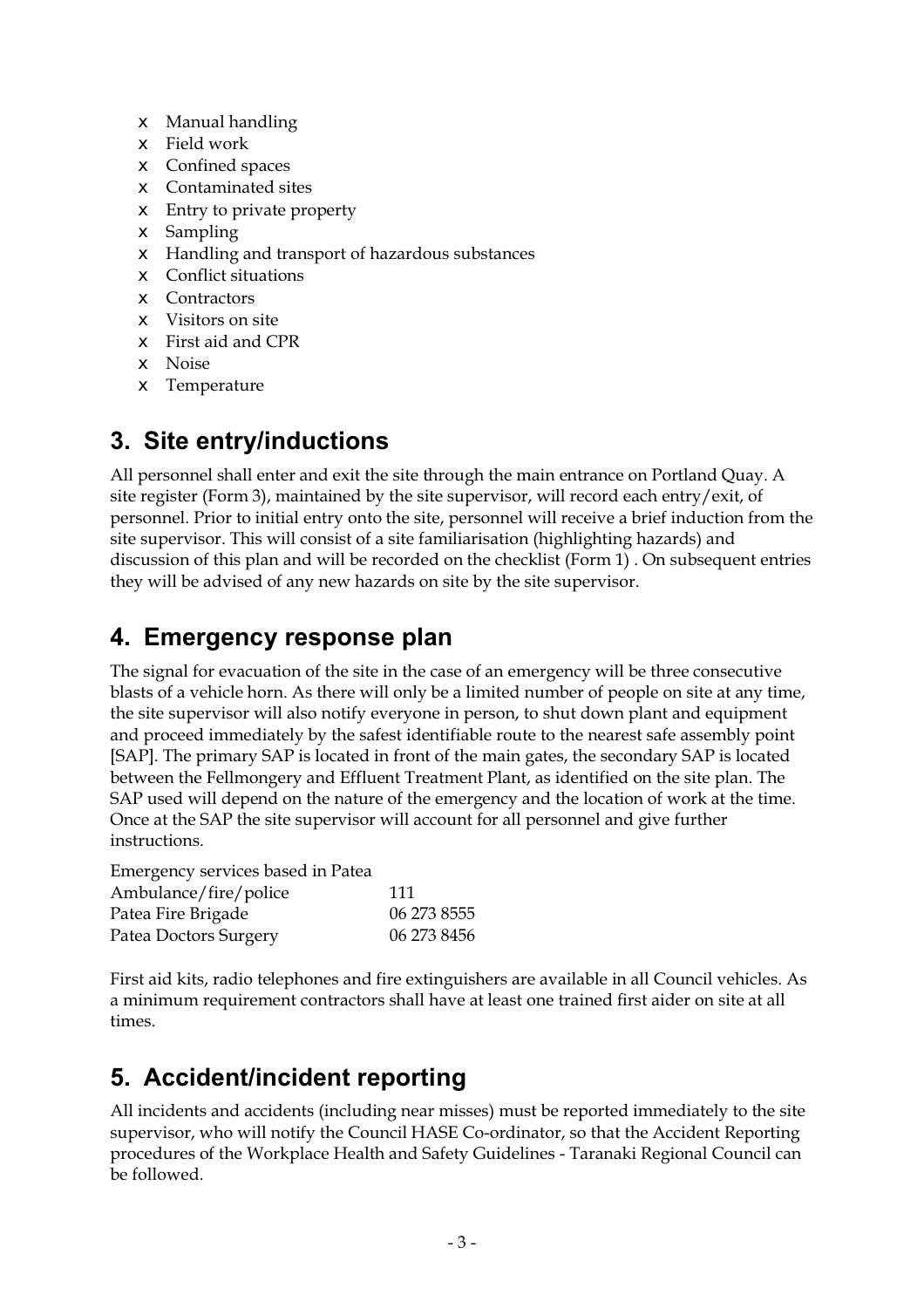For all serious accidents the following immediate actions should be taken:

- $\epsilon$  Secure the area
- $\epsilon$  Call 111
- $\epsilon$  Deliver appropriate first aid or life support
- $\epsilon$  Do not disturb the area
- x Notify the HASE Co-ordinator Taranaki Regional Council on 0800 736 222.

# **6. Ammenities/smoking**

There is a public toilet located in Patea but there are no toilets or washing facilities available on site, contractors are expected to provide adequate facilities for their own staff. No smoking is permitted on site.

# **7. Contractors**

Taranaki Regional Council has a responsibility under the Health and Safety in Employment Act 1992 to ensure that its contractors are not harmed, cause harm to other contactors, Council employees or members of the public while carrying out their contracted duties. Consequently the Council requires that contractors complete a Health and Safety Checklist (Form 1) and an Acknowledgement of Health and Safety Obligations (Form 2).

A copy of this plan will be issued to and discussed with all contractors prior to commencing work on the site. All contractor activities are to be undertaken in accordance with both this plan and their own health and safety management system.

It is envisaged that there will be three core activities involving contractors:

- $\epsilon$  removal of underground fuel tanks
- $\epsilon$  installation of monitoring wells
- $\epsilon$  excavation of fill areas

with each of these taking 2-3 days to complete.

# **8. Hazards**

All hazards and relevant controls are recorded on the Hazard Register (8.5). In addition, prior to the commencement of each activity on site, a Job Safety Analysis Worksheet (Form 4) will be completed to ensure all hazards and controls are identified for the tasks involved. Any new hazards identified will be added to the Hazard Register.

## **8.1 Building related hazards**

These include possible exposure to asbestos and buildings in a state of collapse. The majority of the activities outlined in the scope of work for the project, will be conducted in outdoor areas well away from any buildings, therefore isolating these hazards.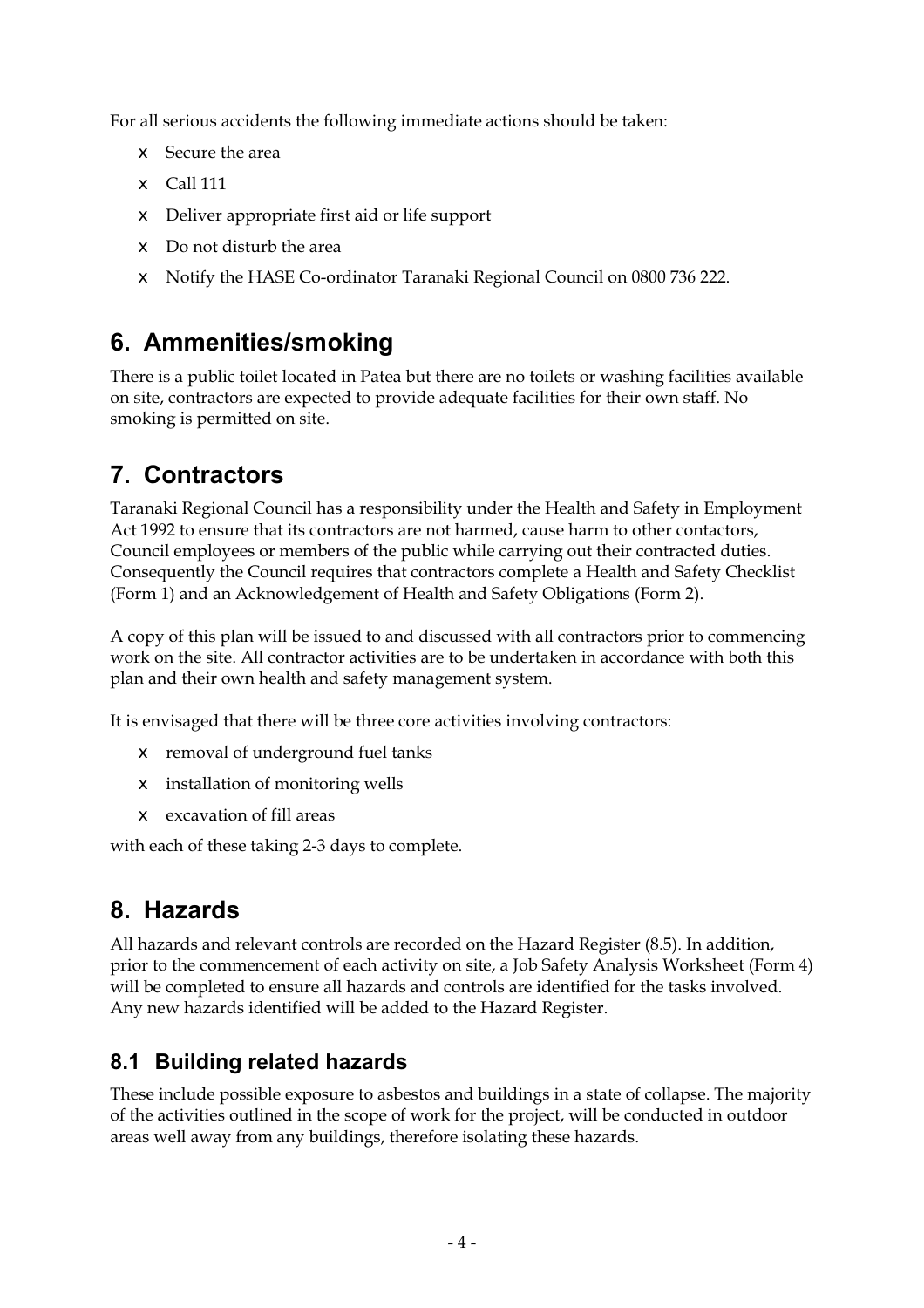### **8.2 Heavy machinery**

Stay well clear of drill rigs while they are operating.

The following rules shall be observed when working with excavators:

- $\epsilon$  Always establish rules for communication with the operator prior to starting work.
- $\epsilon$  Do not approach machine without first establishing eye contact with and receiving acknowledgement from the operator, preferably with the bucket grounded.
- $\epsilon$  Stay outside of the boom radius while the machine is operating.
- $\epsilon$  Do not stand in line with the direction of movement of the machine, particularly behind the machine in case of sudden unexpected movement.

#### **8.3 Confined spaces, excavations and trenches**

There should be no reason for any confined space entry (including excavations exceeding 1.5m depth) on this project. In the event that a contractor needs to enter a confined space, their safety management system must have provision for this, including an appropriate emergency response plan.

Excavations and trenches shall be clearly marked/taped off and backfilled ASAP. Sampling from unsupported trenches deeper than can be reached from the surface ie. arm length should be avoided due to the danger of collapse. A sample pole or using the excavator bucket to collect the sample is a safer alternative.

### **8.4 Environmental hazards**

Any hazards to the environment posed by contaminants, or by disturbance of the contaminants, by the nature of the works, shall be assessed. Care must be taken to ensure that contamination is not spread to previously uncontaminated areas. During excavation works, contaminated spoil material should be returned to pits in the order in which it was excavated. Alternatively the decision may be taken to remove it off site for disposal.

Any waste material (including PPE) which may contain hazardous substances shall be securely stored and labeled. Results of sample analysis will help determine the waste classification and appropriate method of disposal.

Contractors shall make provision for the safe storage and handling of any hazardous substances they may require to bring on site.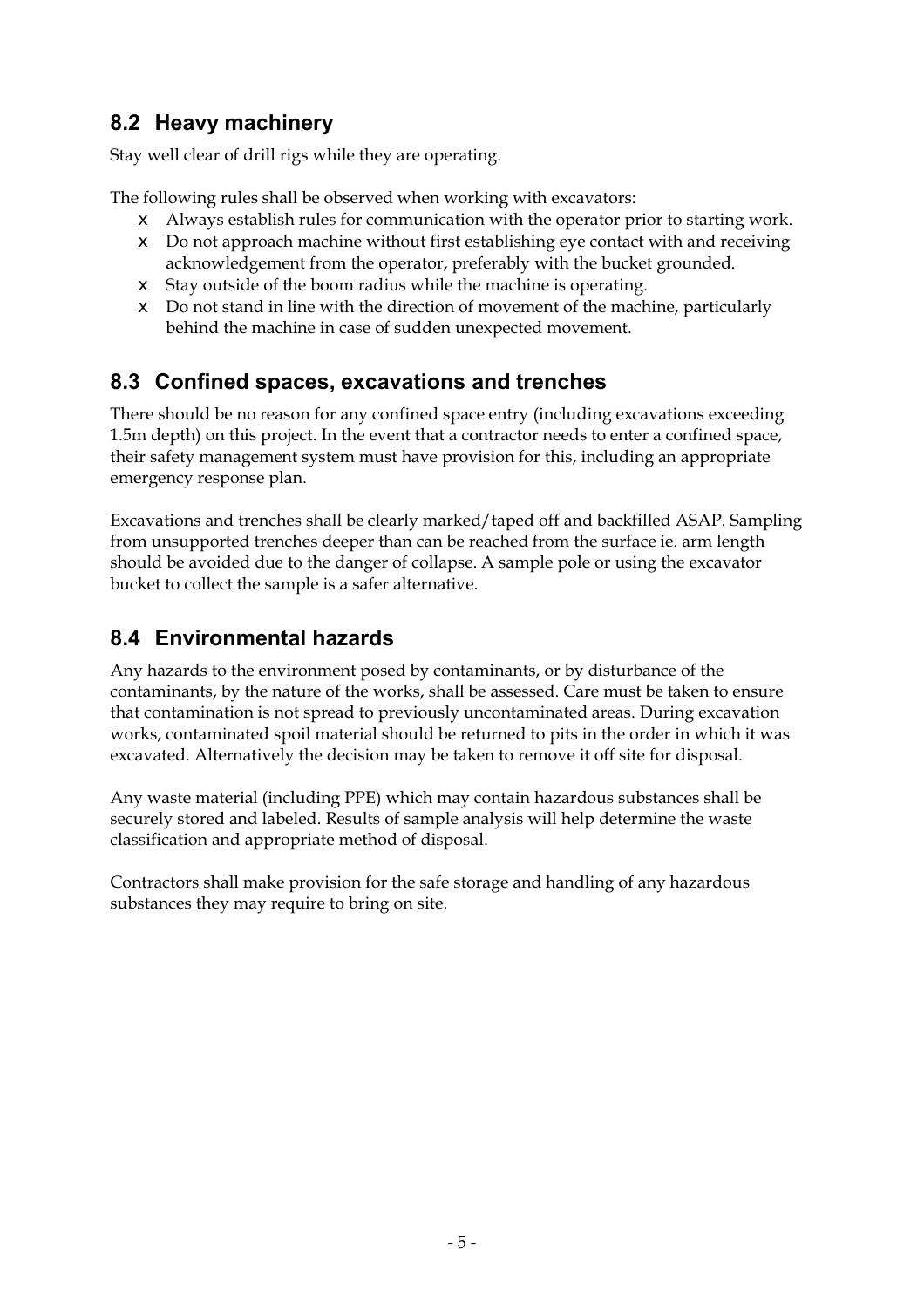# **8.5 Hazard Register**

| Hazard                       | <b>Task or location</b>           | Control                                                            |
|------------------------------|-----------------------------------|--------------------------------------------------------------------|
| Asbestos                     | Asbestos assessment               | Contractors to operate under an approved H&S plan                  |
| Asbestos                     | Around buildings                  | Polymer binder in fire damaged area, avoid windy conditions,       |
|                              |                                   | alternatively work upwind of buildings in a state of collapse      |
| Asbestos                     | Sampling inside buildings         | PPE - disposable overalls, dust mask, gloves                       |
| Asbestos                     | Trenching of fill areas           | Keep upwind where possible, use sample pole, wear PPE when         |
|                              |                                   | working in trench/collecting samples                               |
| Unsafe buildings             | Asbestos assessment               | No entry into any buildings at any time except for specified tasks |
|                              | Sampling inside buildings         | Visual assessment and JSA                                          |
| Heavy machinery              | <b>UST</b> removal                | Contractors to operate under an approved H&S plan                  |
|                              | Well installation                 | Refer to Section 5.1.2                                             |
|                              | Trenching of fill areas           |                                                                    |
|                              | Soil/cuttings sampling            |                                                                    |
| Confined spaces              | <b>UST</b> removal                | Contractors to operate under an approved H&S plan                  |
|                              | Inspecting/sampling tanks/vessels | Refer to Section 5.1.3                                             |
| Open excavations             | <b>UST</b> removal                | Contractors to operate under an approved H&S plan                  |
|                              | Trenching of fill areas           | Take care when working around excavations                          |
|                              |                                   | Refer to Section 5.1.3                                             |
| Debris on ground             | Entire site                       | Take care when moving around the site, particularly inside         |
|                              |                                   | buildings                                                          |
| Uneven ground                | Bank along mudflats               | Take care to ensure good footing                                   |
|                              | Trenching of fill areas           |                                                                    |
|                              | Well installation                 |                                                                    |
| Water                        | Reservoirs                        | Keep away, use sample pole                                         |
| Dust                         | Outside areas                     | Avoid windy conditions                                             |
|                              | Excavator work                    | PPE - eye protection                                               |
| Contamination of environment | Entire site                       | Refer to Section 5.2                                               |
| Exposure to contaminants     | Possible in most tasks/locations  | PPE - refer to Section 6.0                                         |
| Public access to work areas  | Site not secure                   | Signage warning trespassers of prosecution. Boundary fence         |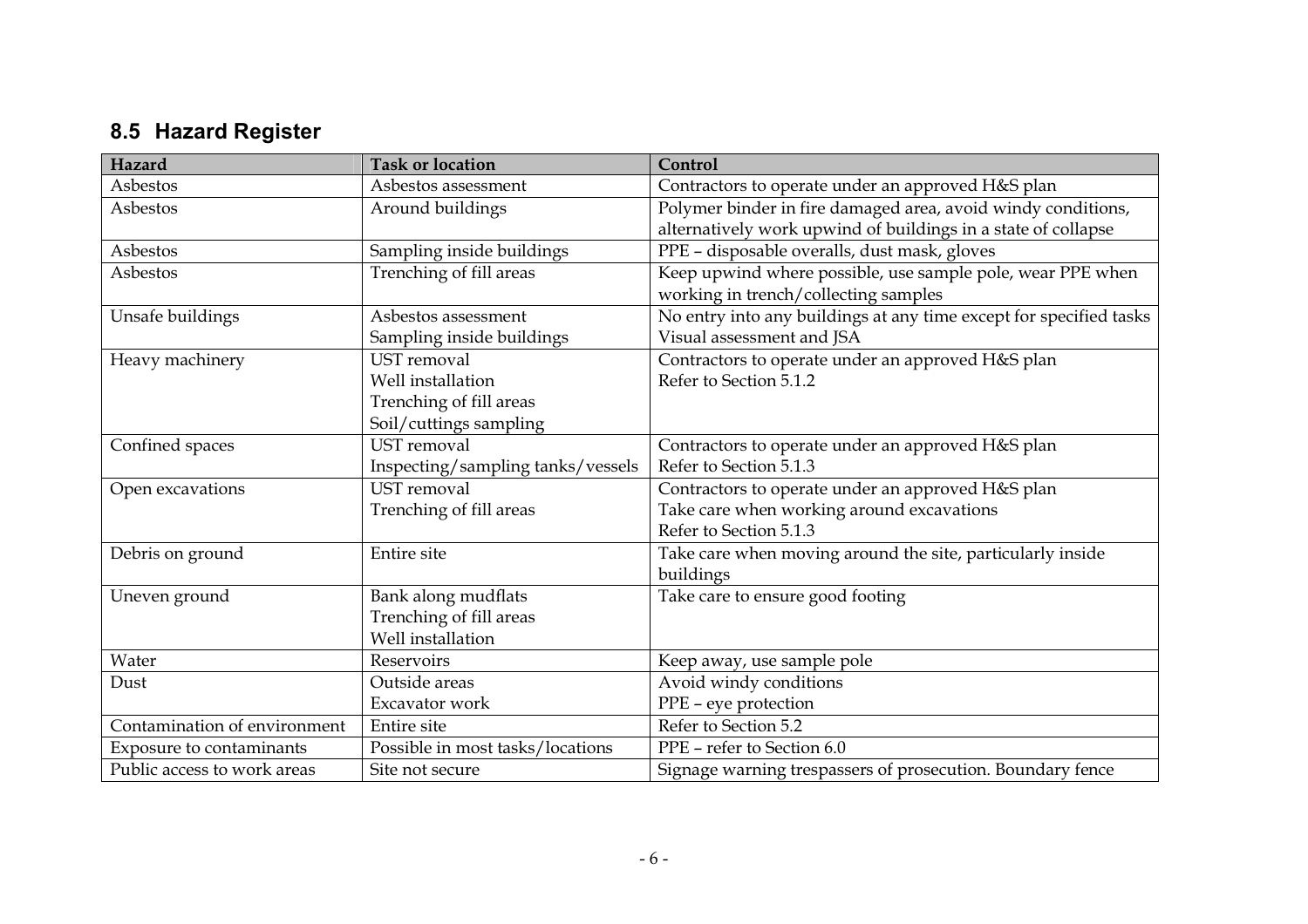# **9. Personal Protective Equipment [PPE]**

| Task                          | <b>PPE</b>                                 |  |  |
|-------------------------------|--------------------------------------------|--|--|
| Minimum requirement           | Overalls and sturdy footwear               |  |  |
| for work on site              | Gloves - where appropriate                 |  |  |
| Possible exposure to asbestos | Class I respirator *                       |  |  |
|                               | Disposable overalls with hood              |  |  |
|                               | Disposable gloves                          |  |  |
| Working near heavy machinery  | Safety boots                               |  |  |
|                               | Hi-vis vest                                |  |  |
|                               | Eye and ear protection – where appropriate |  |  |
| Overhead loads                | Safety boots                               |  |  |
|                               | Hard hat                                   |  |  |

\* As prescribed in Guidelines for the management and removal of asbestos (Appendix 1) – Department of Labour

In the unlikely event of direct contact with asbestos, any contaminated clothing/PPE shall be placed in a heavy duty plastic bag, securely sealed and clearly labeled CONTAINS ASBESTOS WASTE. Any such waste will be taken to an approved landfill.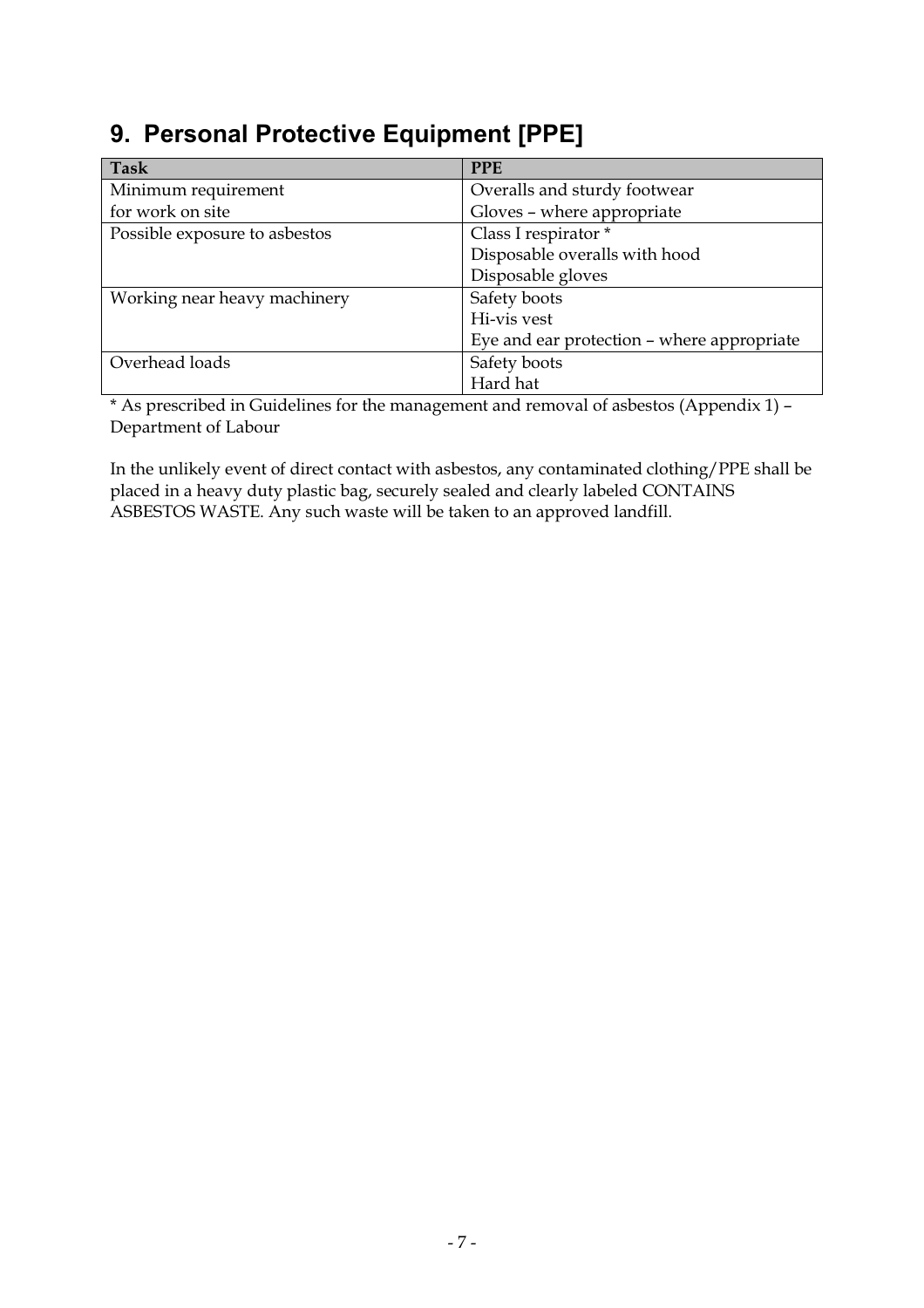#### Form 1 Site Induction/Health and Safety Checklist

General site layout Site entry and induction procedures Emergency response plan Accident/incident reporting First aid Ammenities and smoking Hazards PPE

I have received and understood the above information.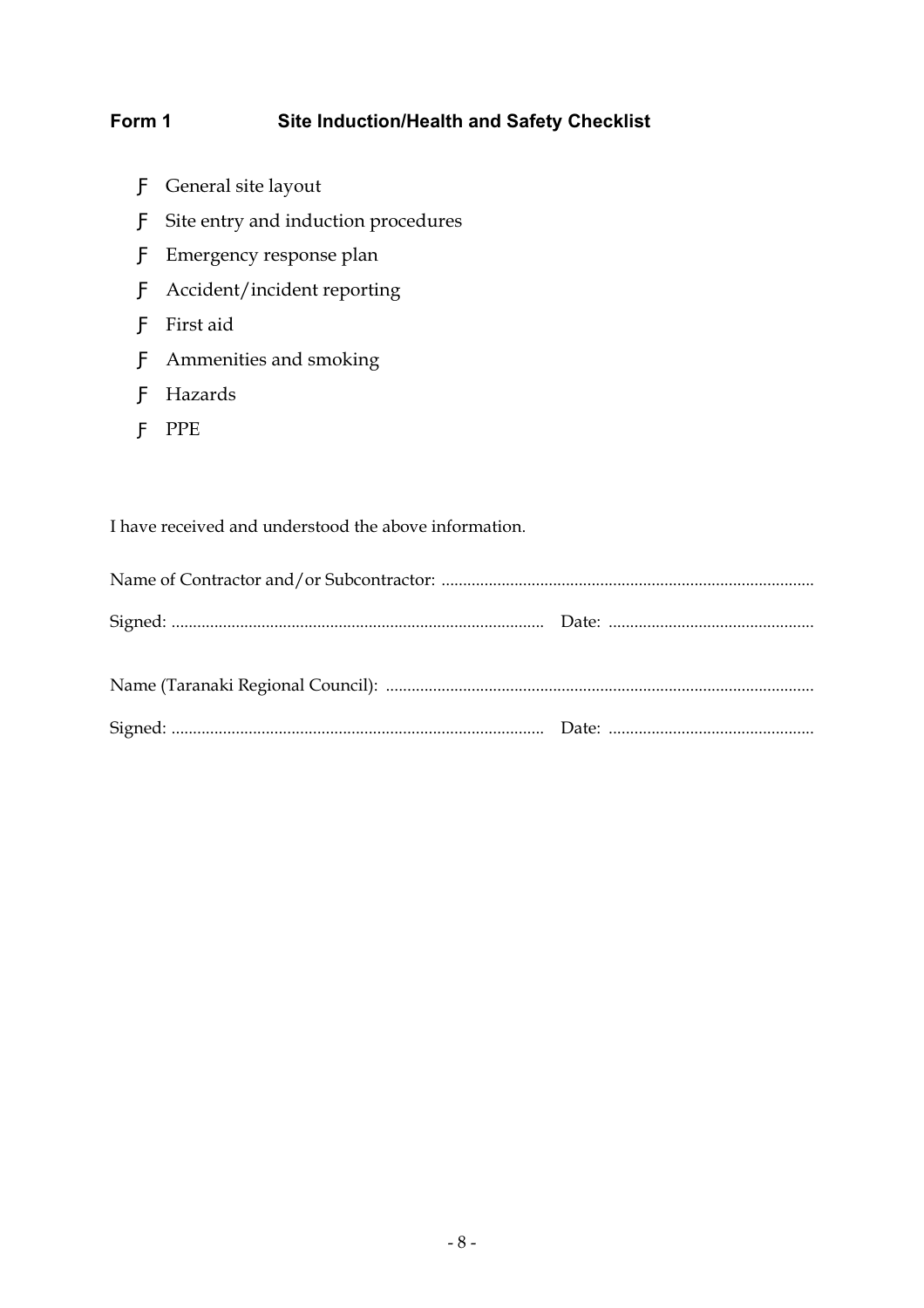#### **Form 2 Contractors acknowledgement of Health and Safety obligations**

**Name:** ................................................................................ (referred to as the "Contractor")

**Address:** ..................................................................................................................................................

Taranaki Regional Council requires that contractors acknowledge the following requirements:

- 1. They understand their obligations to themselves, their employees, and their subcontractors under the Health and Safety in Employment Act 1992, and confirm their intention to comply at all times; and will take all practicable steps to ensure that their employees and subcontractors comply at all times, when working for the Taranaki Regional Council.
- 2. They shall apply best industry practice to ensure safety at all times.
- 3. The contractors employees shall undergo a site induction prior to commencing any work on site.
- 4. Where Taranaki Regional Council advises the contractor of any safety rules, emergency procedures, the location and use of any emergency or safety equipment, hazards and hazard controls, go and no-go areas, access and authorisation requirements; the contractor shall ensure that all subcontractors and employees are informed of the same in a timely manner, and that they comply with such advice at all times.
- 5. The contractor has a health and safety policy, and a health and safety management system in place, which ensures their compliance with the Health and Safety in Employment Act 1992.
- 6. Taranaki Regional Council shall have the right to suspend any work at the contractors expense, when it is not satisfied that all practicable steps are being taken to ensure the health and safety of employees and others.
- 7. The contractor will advise Taranaki Regional Council immediately of any accidents, including those in which serious harm is caused or a significant hazard was involved; and will meet the requirements of the Health and Safety in Employment Act 1992 in reporting serious harm accidents to the Department of Labour (OSH).
- 8. The contractor will advise Taranaki Regional Council immediately of any new hazard created during the term of any contract, and will take all practicable steps to avoid harm being caused to any person as a result of such hazards.
- 9. Before beginning any work for Taranaki Regional Council, the contractor will carry out a systematic identification of hazards likely to be encountered, and will develop controls for all those identified as being significant hazards.
- 10. The contractor will advise Taranaki Regional Council prior to any notifiable work being undertaken on site and ensure that Department of Labour are notified, as required under the Helth and Safety in Employment Regulations 1995.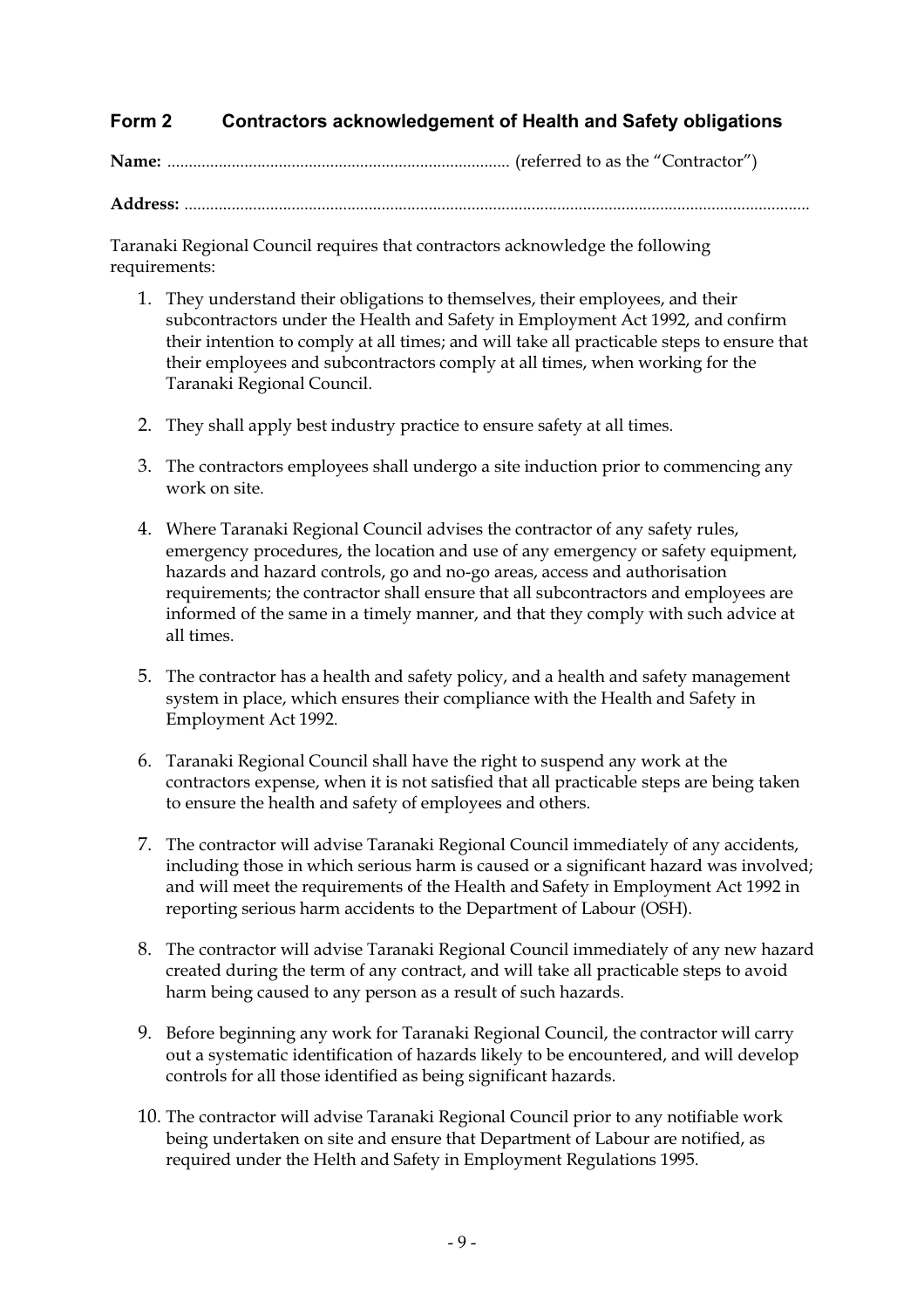11. The contractor, their employees and subcontractors are suitably qualified; and hold all relevant certifications, licenses and permits for any of the work they are to undertake for Taranaki Regional Council.

| Signed for and on behalf of the<br>Taranki Regional Council by: | Signed for and on behalf of the<br>Contractor by: |
|-----------------------------------------------------------------|---------------------------------------------------|
|                                                                 |                                                   |
|                                                                 |                                                   |
|                                                                 |                                                   |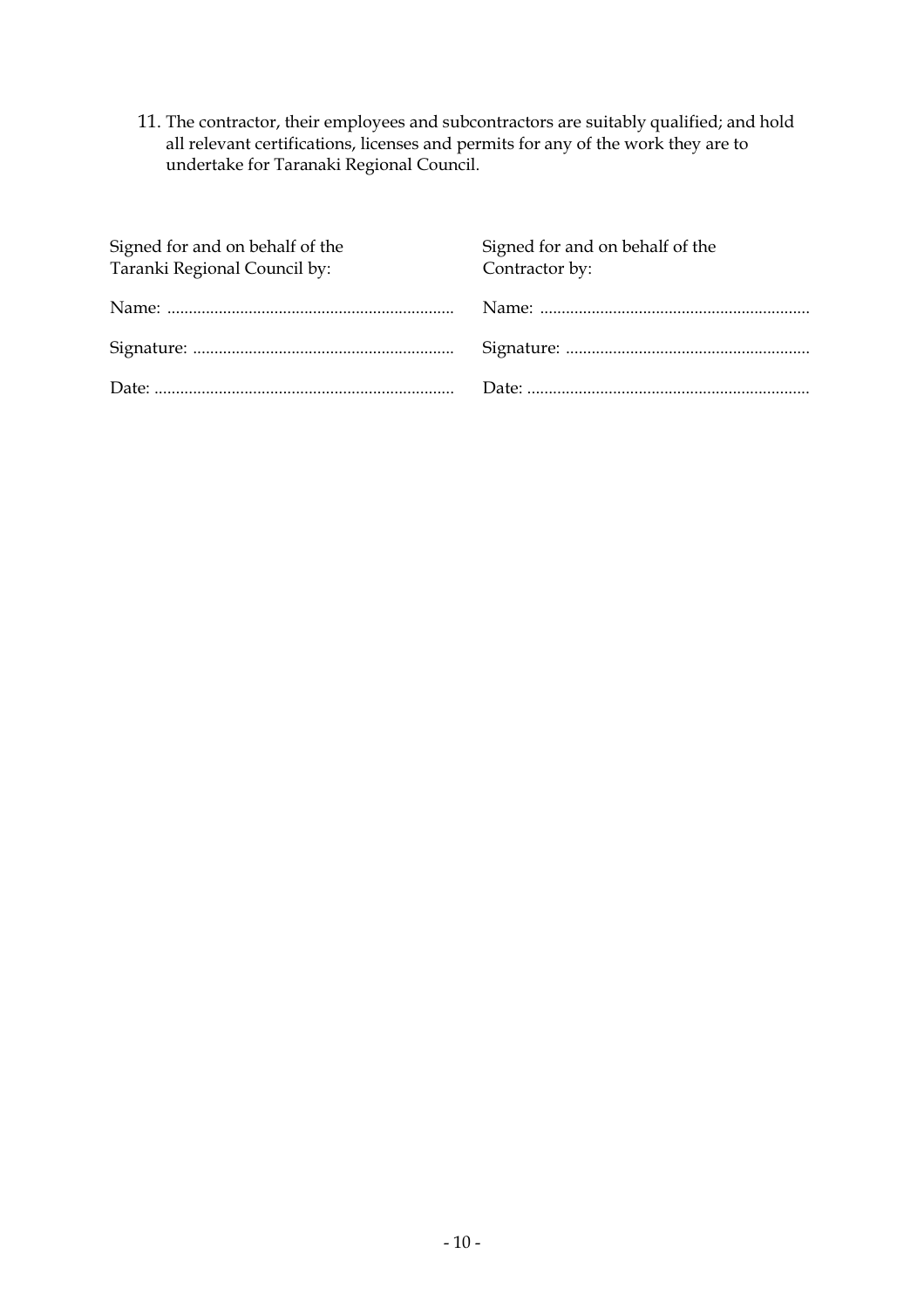## **Form 3 Site register**

| Date | Name | Company | Time<br>of entry | Time<br>of exit | Sign |
|------|------|---------|------------------|-----------------|------|
|      |      |         |                  |                 |      |
|      |      |         |                  |                 |      |
|      |      |         |                  |                 |      |
|      |      |         |                  |                 |      |
|      |      |         |                  |                 |      |
|      |      |         |                  |                 |      |
|      |      |         |                  |                 |      |
|      |      |         |                  |                 |      |
|      |      |         |                  |                 |      |
|      |      |         |                  |                 |      |
|      |      |         |                  |                 |      |
|      |      |         |                  |                 |      |
|      |      |         |                  |                 |      |
|      |      |         |                  |                 |      |
|      |      |         |                  |                 |      |
|      |      |         |                  |                 |      |
|      |      |         |                  |                 |      |
|      |      |         |                  |                 |      |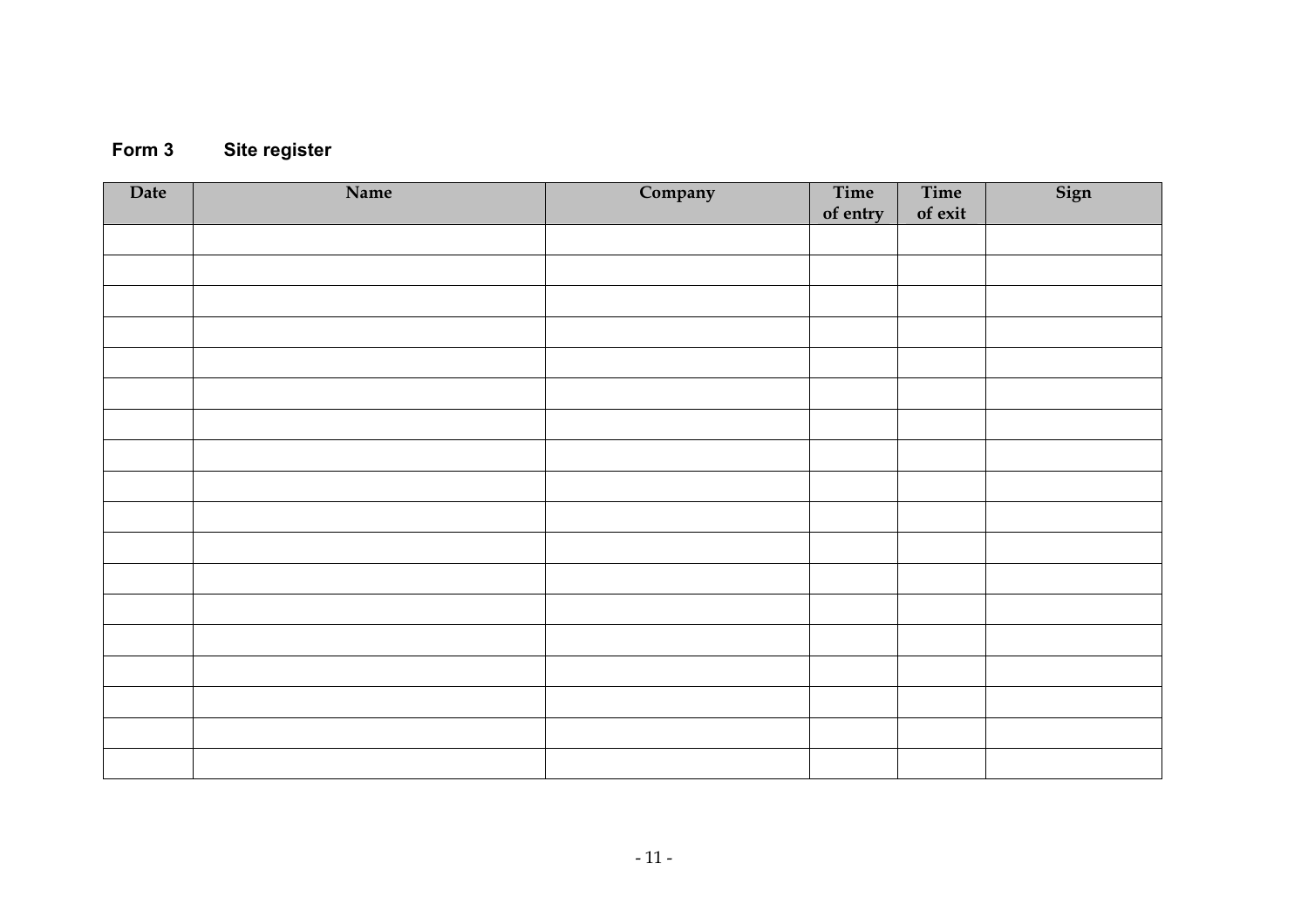| Date | Name | Company | Time<br>of entry | Time<br>of exit | Sign |
|------|------|---------|------------------|-----------------|------|
|      |      |         |                  |                 |      |
|      |      |         |                  |                 |      |
|      |      |         |                  |                 |      |
|      |      |         |                  |                 |      |
|      |      |         |                  |                 |      |
|      |      |         |                  |                 |      |
|      |      |         |                  |                 |      |
|      |      |         |                  |                 |      |
|      |      |         |                  |                 |      |
|      |      |         |                  |                 |      |
|      |      |         |                  |                 |      |
|      |      |         |                  |                 |      |
|      |      |         |                  |                 |      |
|      |      |         |                  |                 |      |
|      |      |         |                  |                 |      |
|      |      |         |                  |                 |      |
|      |      |         |                  |                 |      |
|      |      |         |                  |                 |      |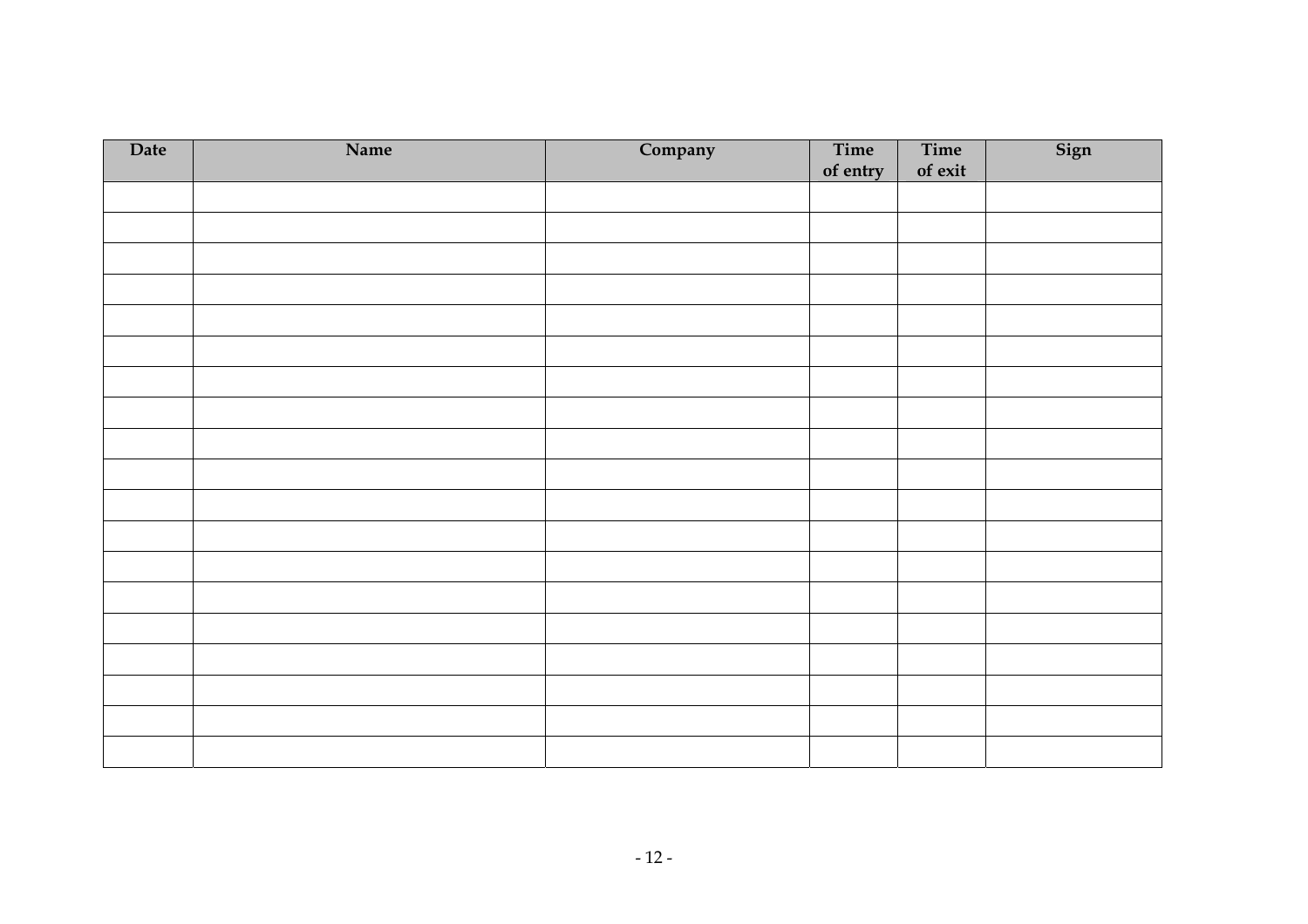## **Form 4 Job Safety Analysis Worksheet**

| Job description:        |                   | Location:         | Date:             |
|-------------------------|-------------------|-------------------|-------------------|
| Sequence of basic steps | Potential hazards | Method of control |                   |
|                         |                   |                   |                   |
|                         |                   |                   |                   |
|                         |                   |                   |                   |
|                         |                   |                   |                   |
|                         |                   |                   |                   |
|                         |                   |                   |                   |
|                         |                   |                   |                   |
|                         |                   |                   |                   |
|                         |                   |                   |                   |
|                         |                   |                   |                   |
| PPE required:           |                   |                   | JSA completed by: |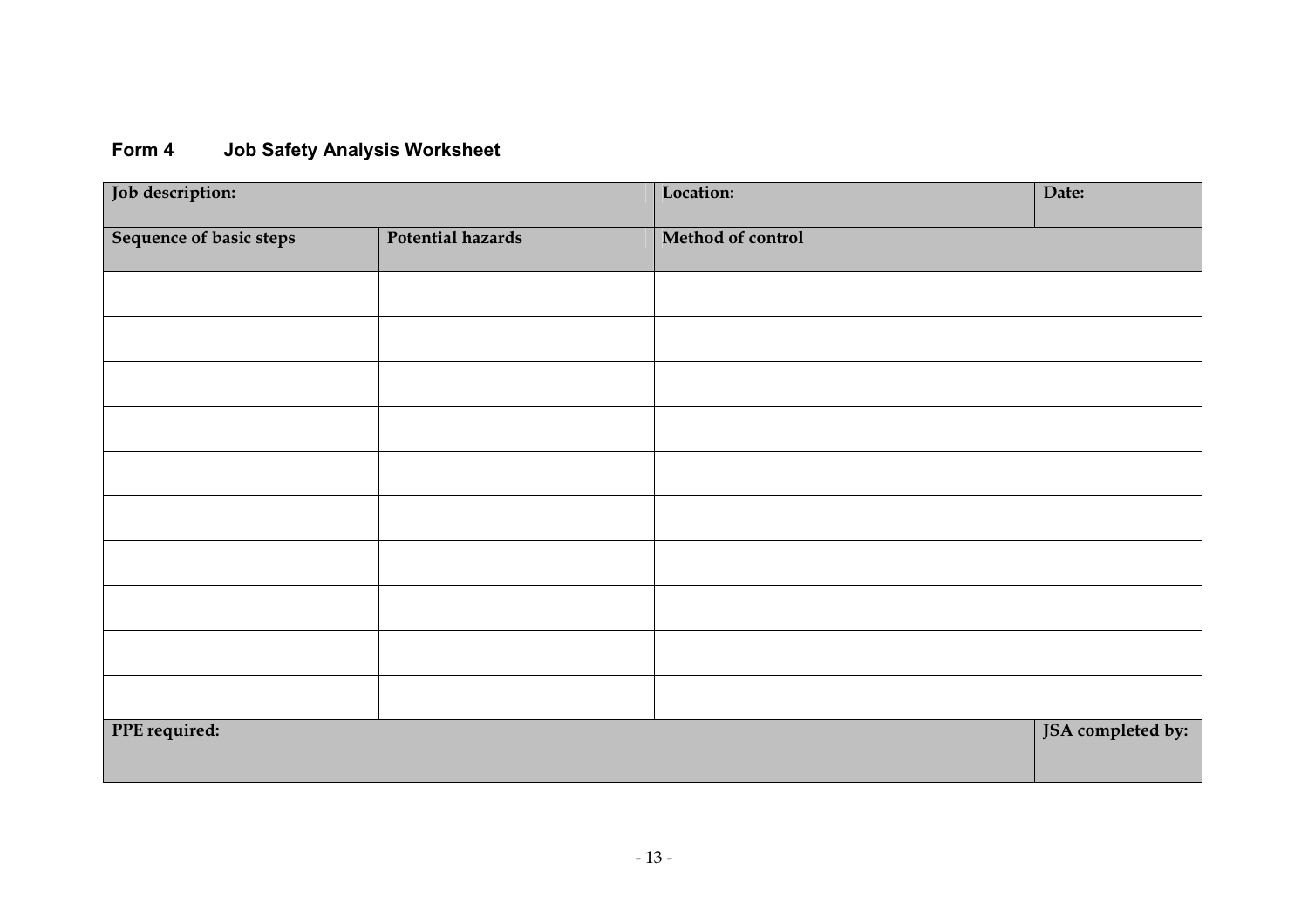#### **Company Ander Ministers Lange NATING & COLO ETANINEE THEASTER HORIC BLOCK** Provide asset value and **EDIDERINAL PELTA CONTRACTOR ACABLES TINANONE CROWL & TRANSM WRITE CHARLES CONTRACTOR** Devision nergine committee **SE PRATH A DINNER PORTA A MAYBRA** Clinat ross, taichers picture vons (Crescut, Insur spredge) **CONSUMADOR & PROPERTY** France, Best El rist stands **IF LINKED AWARD & LAND SO WATERWARE CHINES** Silvanisme antos, refutivo y paino have **EN BUTCHERS SHOW** SCHEENE PLONE **GECONNON ROOM** Clerica's ring as **STEWALLIAN & OWTHE** atletes derive taken a Ranie. STRIPPED A NIMER TOPTLAND QUAY **ASI TORICA TANK :**<br>AE MEANWORK **GECHLORINGON HOUSE** A CHANG, METHOLOGY FOREST CRACK ST NATO COUNG TOWER 5 PART WINNE B autrect PIN IF ETTWENT TREATMENT PLANT & BAR BEREEN Si susano reputazioni fti er varzt twee

PATEA WI VORKS INSURANCE PLAN more than deposite

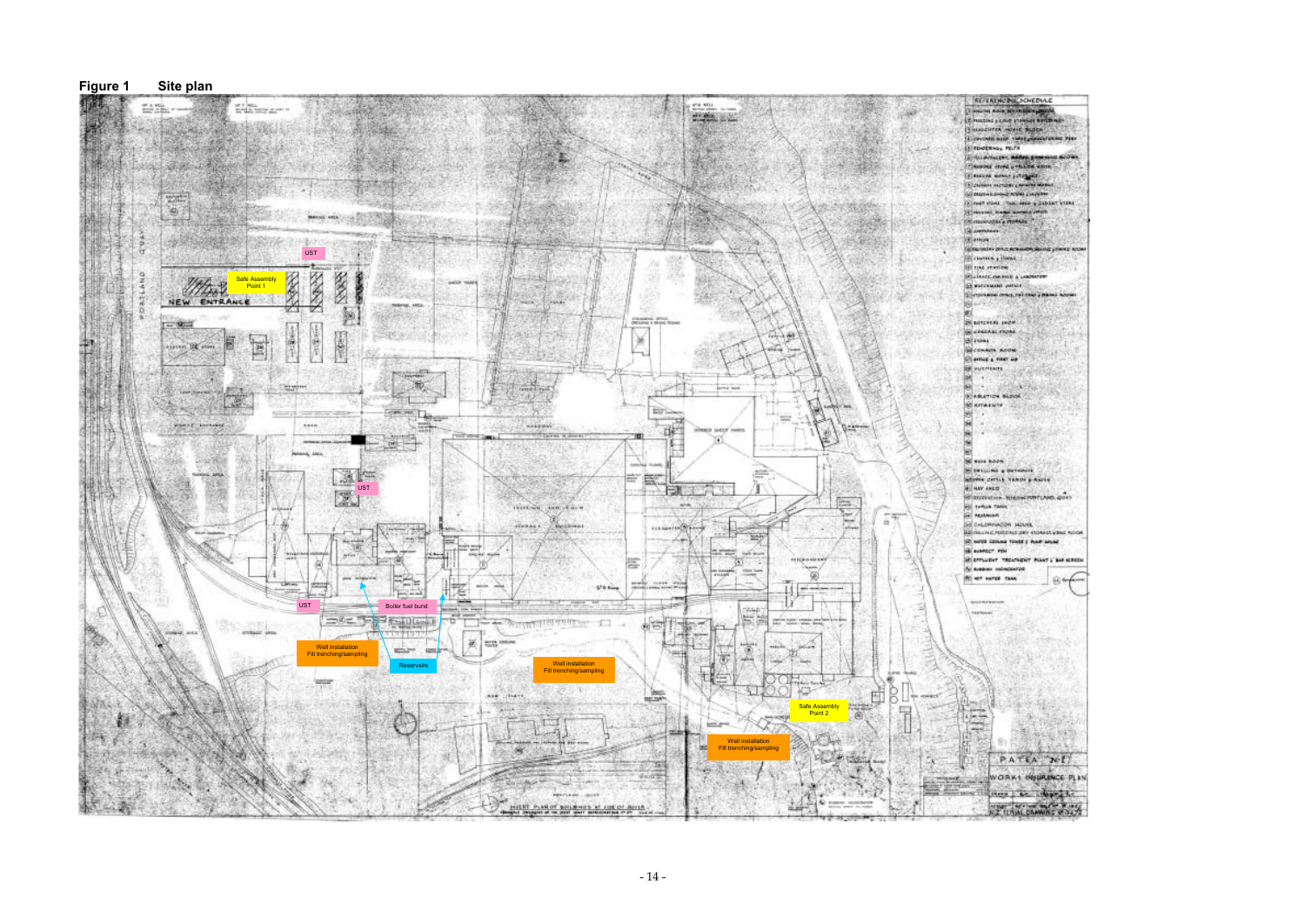|                 | <b>CONTROLLED</b>        |                                   | i                             | i<br>I                         | j |
|-----------------|--------------------------|-----------------------------------|-------------------------------|--------------------------------|---|
| 29/u/o7         | ن<br>ج                   | Keypolds<br>$\hat{U}$             | $102$ O                       | 1400                           |   |
| $2q$ (11/07     | D<br>D<br>T<br>D         | B                                 | 1030                          | 1400                           |   |
| 25/2/08         | T2                       |                                   | 1020                          | 1540                           |   |
| 26/2/68         | TRL                      | ھامحدمنکا                         | SS 80                         | $\Omega$ of                    |   |
| 26/268          | IQC                      | Lignalds                          | 311                           | (32)                           |   |
| 30/51/11        | TRL                      | $5.12$ chrolbli                   | 0.650                         | 1545                           |   |
| 12/368          | Jar                      | 5.2400000                         | 0840                          | $4:3$ and                      |   |
| $12/5$ $\sigma$ | $\frac{1}{2}$            | g<br>d                            | <b>SIS</b>                    | $\frac{5}{2}$                  |   |
| 12/2/88         | $\frac{2}{3}$            | PUNTCOFF<br>Corce                 | $\mathcal{S}$ : $\mathcal{S}$ | 92. S                          |   |
| 12/3/08         | PDP                      | <b>SP</b><br><b>SYVVAN</b>        | $(1 - 25)$                    | 4.名                            |   |
| 3130            | m                        | 32<br>turan                       | 525                           | 2.20                           |   |
| <b>29 Jul</b>   | <b>TRU</b>               | $S.$ $R_{\text{exym}}$            | 0880                          | 4.8                            |   |
| 20/5/27         | TRL                      | $5.$ ( $2\epsilon$ $\omega$ $(1)$ | 0071                          | LSOO                           |   |
| 2015108         | $\overline{\mathcal{L}}$ | S<br>S<br>vand                    | 500                           | UOSI                           |   |
| 27/12/63        | NTRADRUC                 | 258700                            | 2.50                          | 2.50                           |   |
| 27/468          | JAL                      | 5. Render                         | 2.00                          | 2.50                           |   |
| 30/21/36        | TRC                      | $S.$ (Leg odds                    | $O$ 800                       | $\frac{8}{1}$                  |   |
| 30/2/12         | llinforatill             |                                   | $O$ r $CO$                    | $\underline{\mathcal{K}}$ : 15 |   |
|                 |                          |                                   |                               |                                |   |

Site register Form 3

j

 $-11-$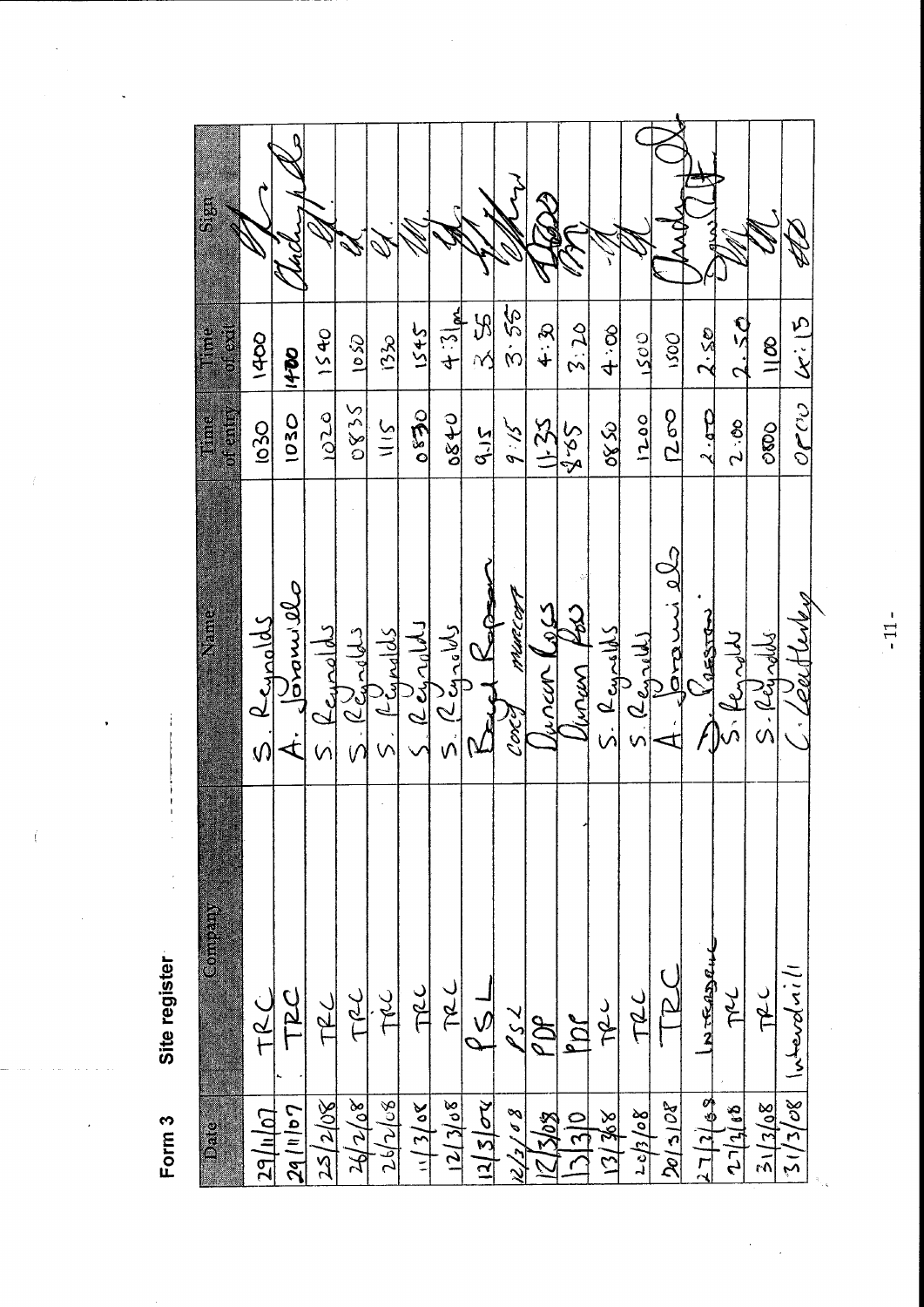| $\frac{1}{2}$       |                          |                                               |                 |                                 |                         |                         |                       |                                         |                      |                              |  |  |  |  |
|---------------------|--------------------------|-----------------------------------------------|-----------------|---------------------------------|-------------------------|-------------------------|-----------------------|-----------------------------------------|----------------------|------------------------------|--|--|--|--|
|                     | 4.45                     | <b>DE-01</b>                                  | $3425$ $345$    | 8.457.545                       |                         | $\frac{1}{2}$           | $\frac{a}{b}$         | 05.21                                   | 13.40                | 1640                         |  |  |  |  |
| $\frac{1}{2}$       | $\overline{0.3}$         | $\mathcal{Z}$                                 |                 |                                 |                         | $8 - 30$                | $8 - 30$              | 040                                     | $Oq_{1}S$            | 050                          |  |  |  |  |
| Compan              | へんしょ                     | $\mathcal{Z}$                                 | interchi        | Interchill.                     | $\overline{\mathbf{z}}$ | enclave                 | Infanchoil            | TRC                                     | TRC                  | TRC                          |  |  |  |  |
| Name<br><b>Pate</b> | えん<br>theoretic<br>3.2.8 | ን<br>$\sqrt{2530}$<br>$\bigcap$<br>$31 - 308$ | eather<br>4.540 | $H_{\text{sh}}$ $H_{\text{sh}}$ | $H_{\text{eff}}$        | <b>2251</b><br>2, 4, 08 | 174464<br>$2 - 2 - 8$ | LeyneW<br>.<br>(پ<br>$\frac{d}{d}$ 4/08 | Regionald<br>80/4/08 | $2\frac{c_{end}}{2}$<br>1408 |  |  |  |  |

 $\frac{1}{2}$ 

Site register Form 3

 $\left\langle \right\rangle$ 

 $\frac{1}{2}$ 

 $\ddot{\phantom{0}}$ 

 $-11-$ 

 $\frac{1}{2}$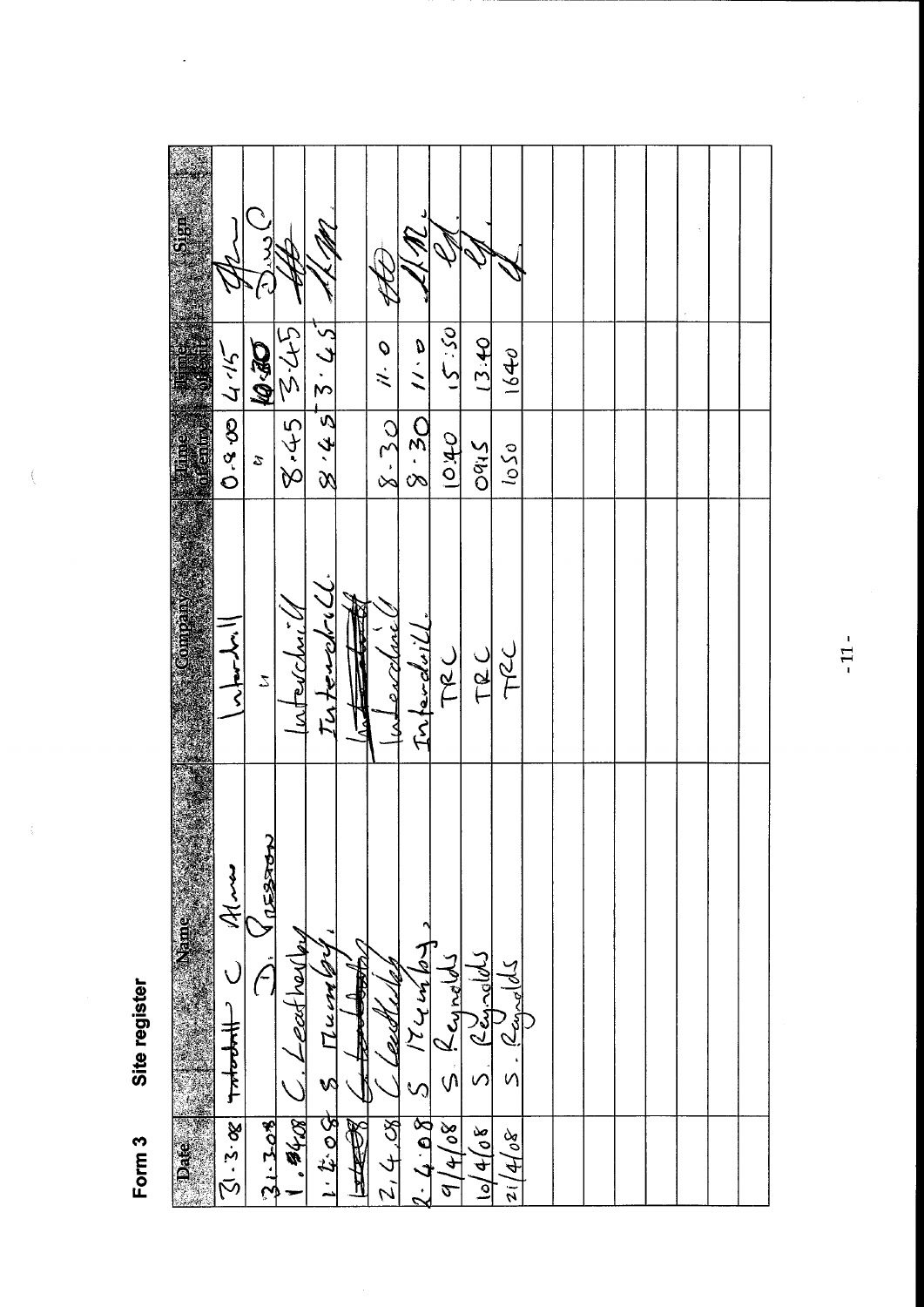#### Form 1 **Site Induction/Health and Safety Checklist**

- $\mathbb{F}$  General site layout
- $\textsf{C}^\prime$  Site entry and induction procedures
- Emergency response plan
- $\triangleright$  Accident/incident reporting
- $Z$  First aid
- $\bf{Z}$ Ammenities and smoking
- $\mathbb Z$  Hazards
- $\mathbb{Z}$  PPE

 $\frac{2}{3}$  ,  $\frac{1}{3}$  ,  $\frac{1}{3}$ 

ţ

I have received and understood the above information.

| Name of Contractor and for Subcontractor. Dough Repeat |  |
|--------------------------------------------------------|--|
|                                                        |  |
| Name (Taranaki Regional Council): Shane fey rold 5     |  |
|                                                        |  |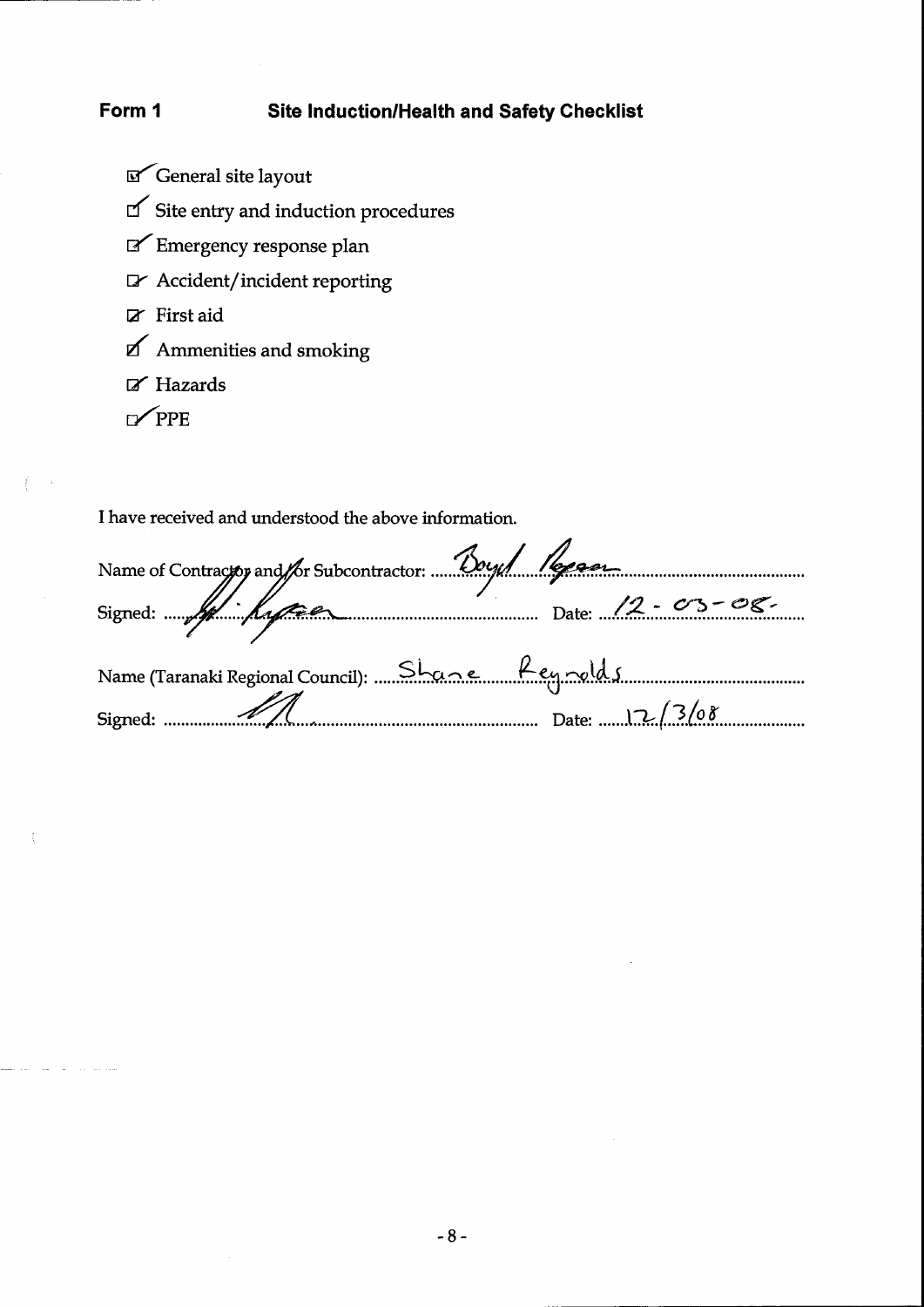#### Form 1 Site Induction/Health and Safety Checklist

General site layout  $\raisebox{.15\baselineskip}{\text{\Large$\raisebox{.4ex}{$\scriptstyle\circ$}}}$  Site entry and induction procedures  $\sqrt{2}$  Emergency response plan  $\mathbb{J}$  Accident/incident reporting  $\overline{I}$  First aid  $\mathbb{F}$  Ammenities and smoking  $\triangle$  Hazards  $\sqrt{PPE}$ 

<sup>I</sup>have received and understood the above information.

| Name of Contractor and/or Subcontractor: Cally mences |  |
|-------------------------------------------------------|--|
| Signed: 11/108                                        |  |
|                                                       |  |
| Name (Taranaki Regional Council):  Shane Reynolds     |  |
| Signed: $\mathscr{M}$ .<br>12/3/08                    |  |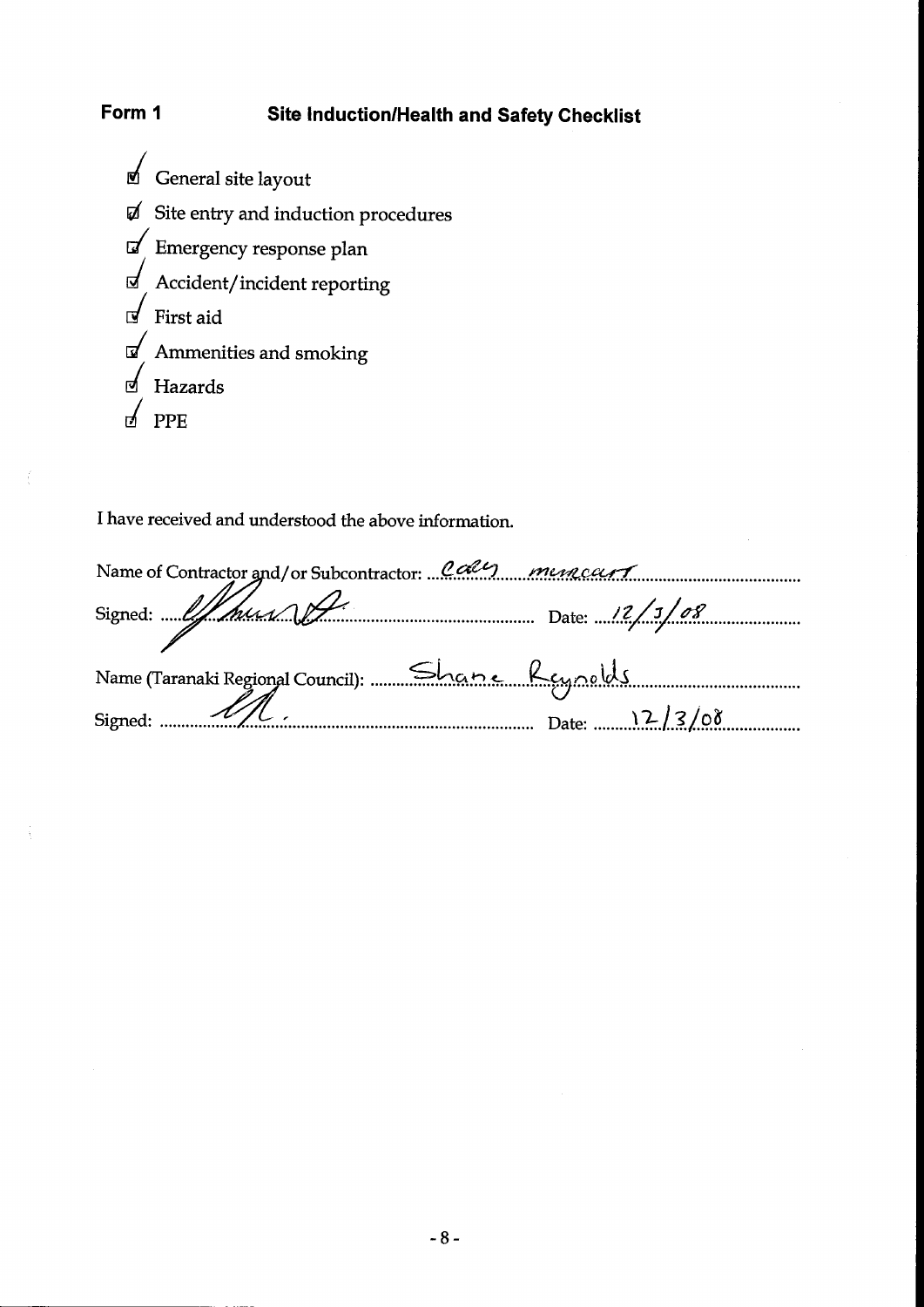

| I have received and understood the above information.             |  |
|-------------------------------------------------------------------|--|
| Name of Contractor and/or Subcontractor: Pattle Calamore Pirtness |  |
| Signed: (12308                                                    |  |
|                                                                   |  |
| Name (Taranaki Regional Council): Shane Rey nolds                 |  |
| Signed: $12/3/08$                                                 |  |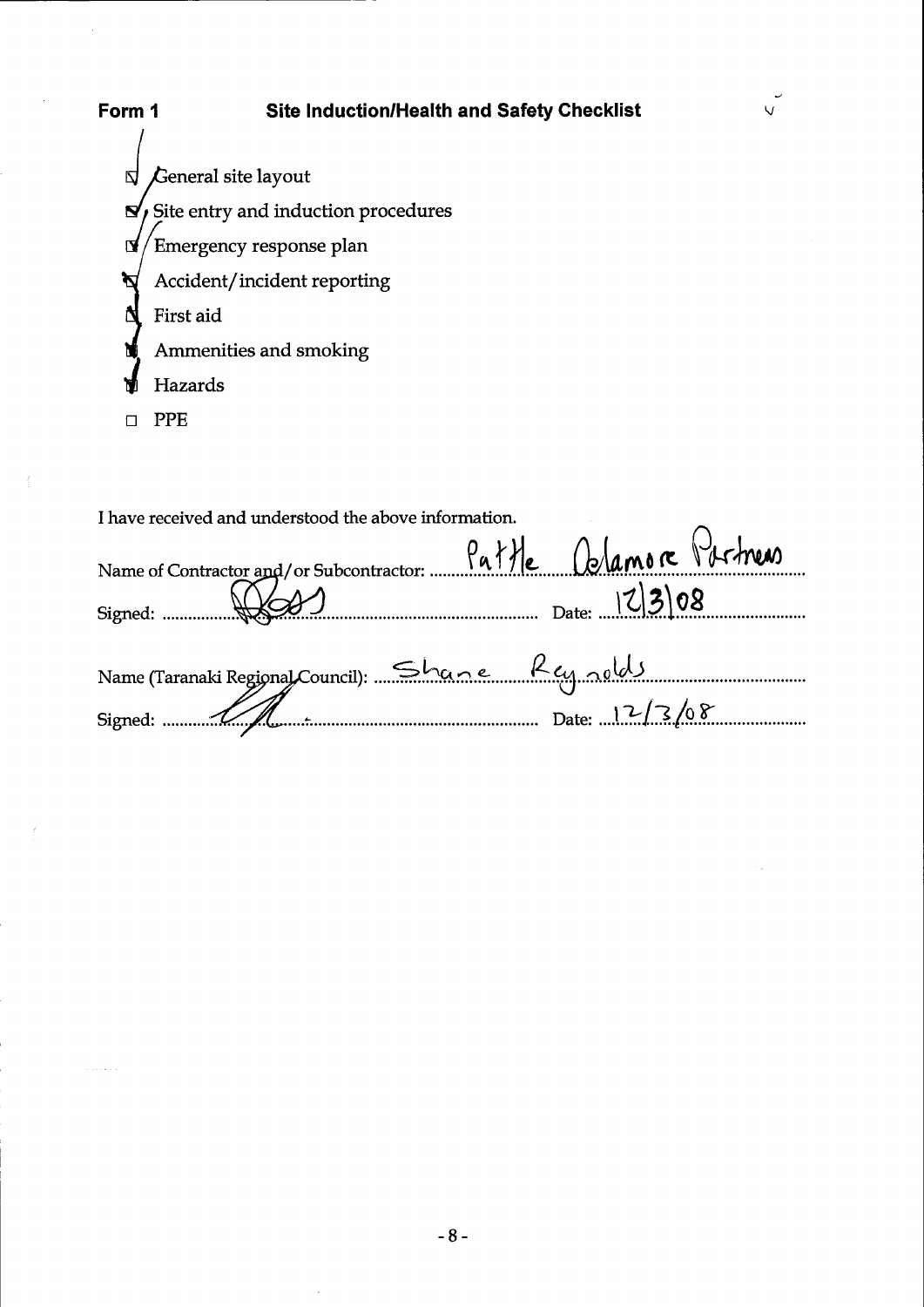#### Site Induction/Health and Safety Checklist Form 1

- $\mathbb Z$  General site layout
- $\ensuremath{\boxtimes}^\prime$  Site entry and induction procedures
- $\boxtimes$  Emergency response plan
- I Accident/incident reporting
- $\boxtimes$  First aid
- $\Box'$  Ammenities and smoking
- $\boxtimes$  Hazards
- $P$ PPE

 $T_{\rm c}$  ,  $\tau_{\rm d}$ 

I have received and understood the above information.

| Name of Contractor and/or Subcontractor: $\lVert \Lambda \rVert_{\mathcal{W}}$ |                                                                          |
|--------------------------------------------------------------------------------|--------------------------------------------------------------------------|
| Signed: $\mathcal{U}$                                                          | Date: $\sqrt{1 - \mathcal{O} \mathcal{S} \cdot \mathcal{O} \mathcal{S}}$ |
|                                                                                |                                                                          |
|                                                                                |                                                                          |
| Name (Taranaki Regional Council): 2002 Mane fleuralds                          |                                                                          |

 $\mathcal{L}^{(1)}$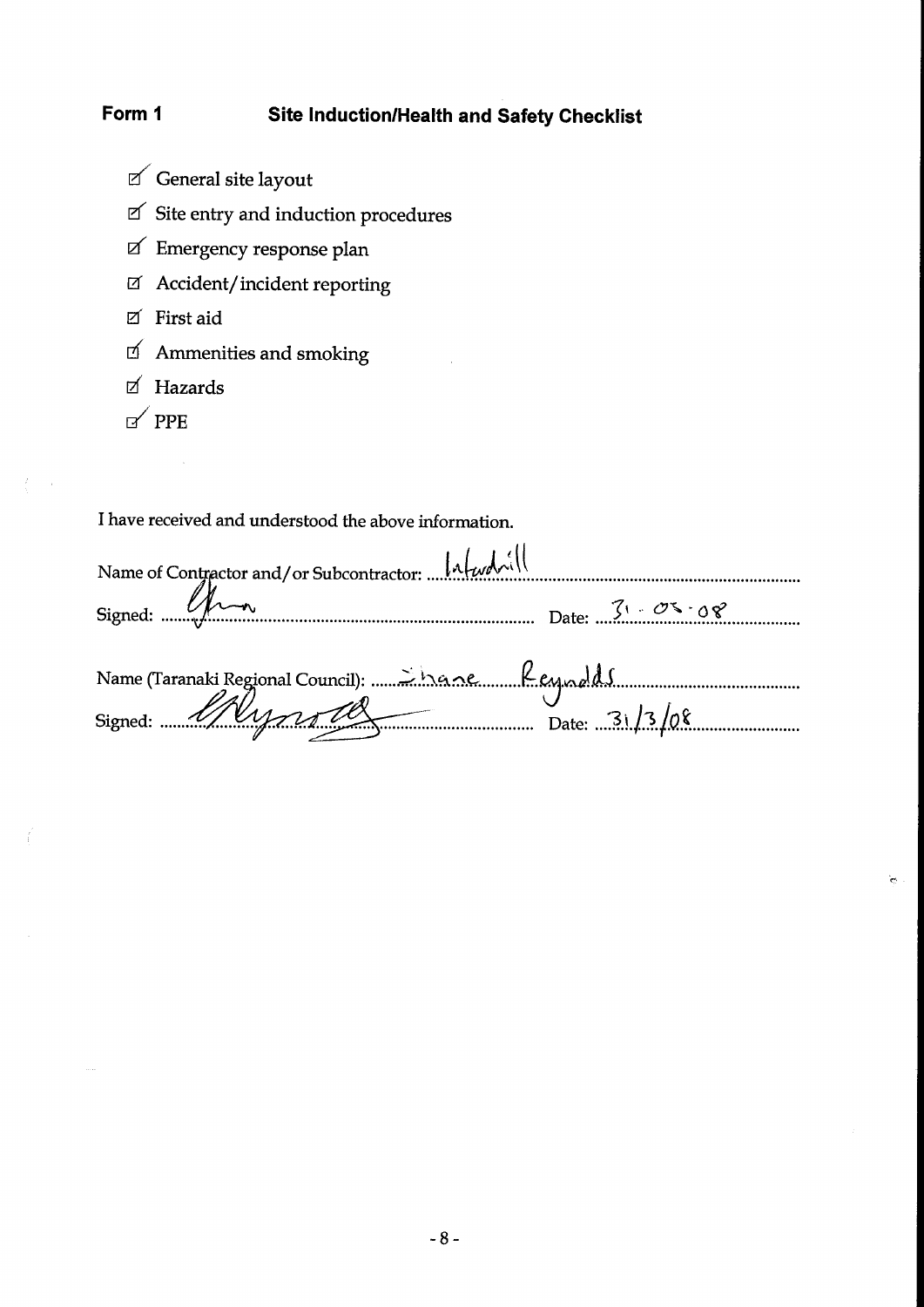## Site Induction/Health and Safety Checklist

 $\sqrt{\frac{1}{2}}$  General site layout  $\sqrt{\frac{1}{100}}$  Site entry and induction procedures  $\mathbb{D}$  Emergency response plan  $\sqrt{2}$  Accident/incident reporting  $\sqrt{\frac{1}{2}}$  First aid D/Ammenities and smoking  $\mathbf{D}$  Hazards  $'$  PPE  $\overline{\mathsf{w}}$ 

Form 1

 $\frac{1}{2}$ 

f,

I have received and understood the above information.

| Name (Taranaki Regional Council):  Shane Reynolds |  |
|---------------------------------------------------|--|
| Signed: 21/3/08                                   |  |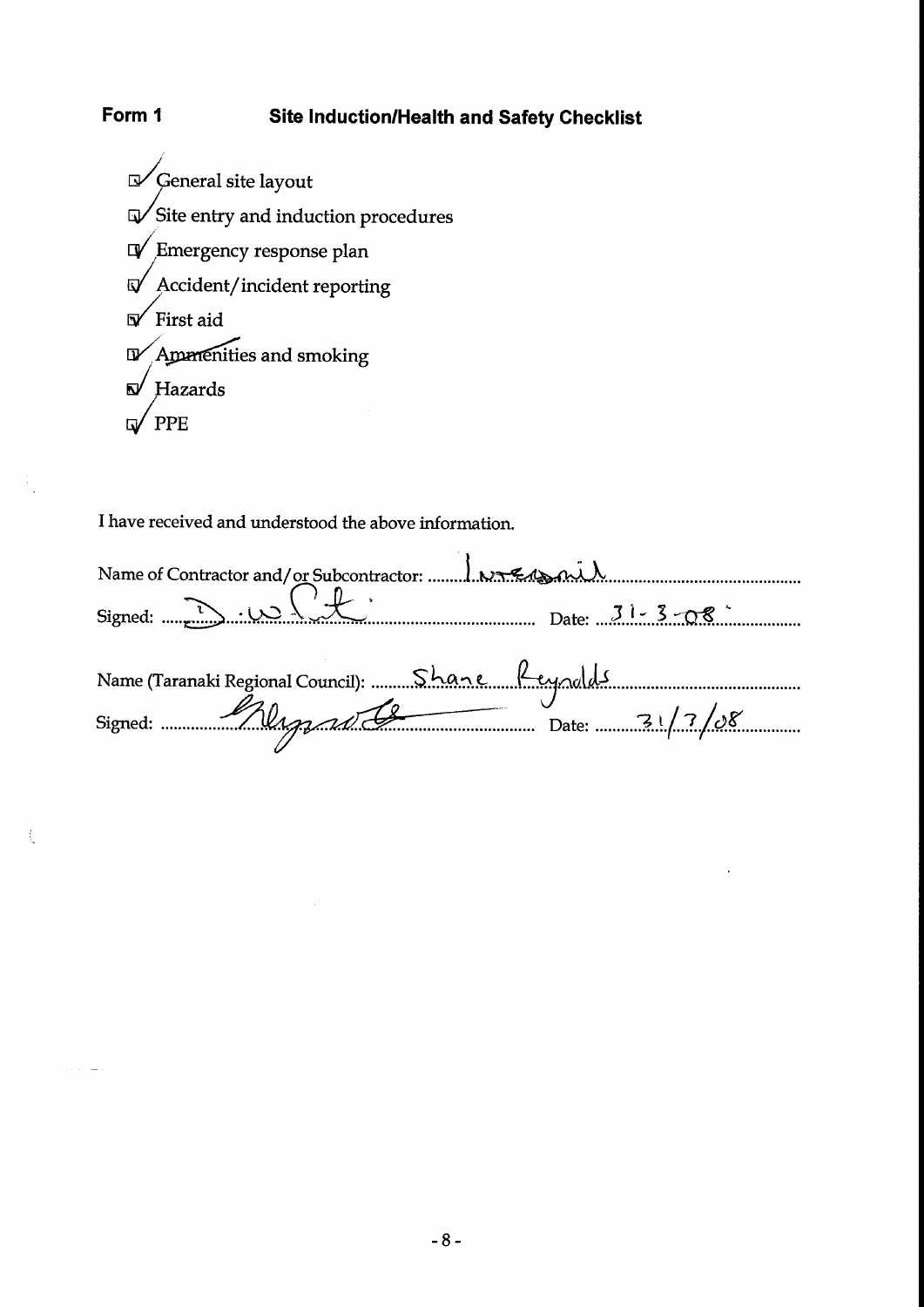#### **Site Induction/Health and Safety Checklist**

 $\sigma$  General site layout  $\textsf{C}^\prime$  Site entry and induction procedures  $\mathbb{R}$  Emergency response plan  $\textsf{C}$  <br> Accident/incident reporting  $\mathbb{P}$  First aid  $\textsf{I}\textsf{I}$  Ammenities and smoking  $\sigma$  Hazards  $\sqrt{PPE}$ 

Form 1

 $\left\{ \begin{array}{ccc} & & \\ & & \end{array} \right.$ 

 $\sim 10^{-1}$  m  $^{-1}$ 

 $\ddot{\phantom{a}}$ 

I have received and understood the above information.

| Signed: $\mathcal{L}\mathcal{D}$                                                 |  |  |
|----------------------------------------------------------------------------------|--|--|
|                                                                                  |  |  |
| Name (Taranaki Regional Council): Shane Reynolds<br>Signed: Signed: Alman Marcon |  |  |
|                                                                                  |  |  |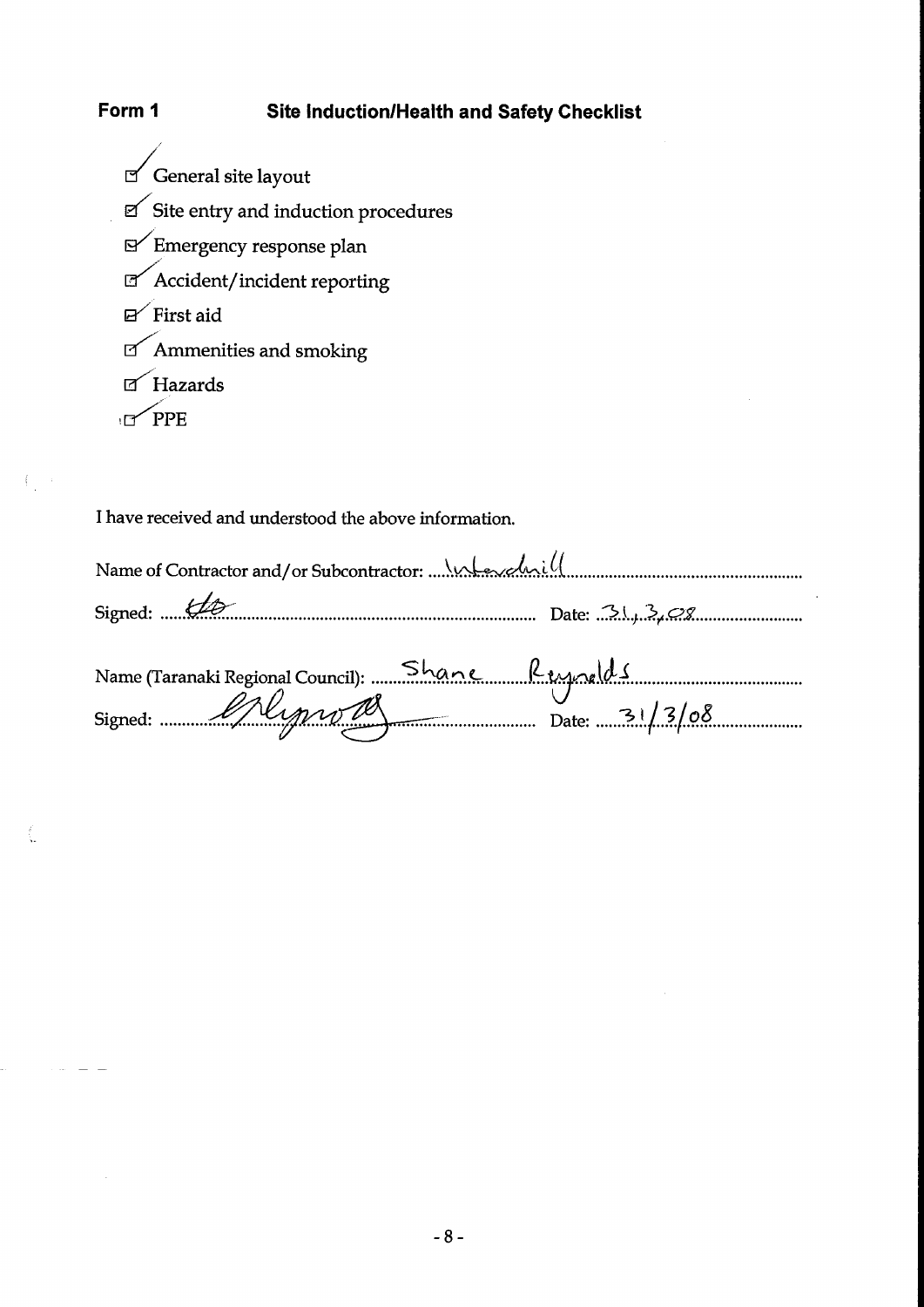## Form 2 Contractors acknowledgement of Health and Safety obligations

Name: J.1~I~a\.L..L.......?:.:'(!').,:........................ (referred to as the "Contractor")

Address: ..S?~.tJ..,~........\. 5.....1"""S~~.~............................................................

Taranaki Regional Council requires that contractors acknowledge the following requirements:

- 1. They understand their obligations to themselves, their employees, and their subcontractors under the Health and Safety in Employment Act 1992, and confirm their intention to comply at all times; and will take all practicable steps to ensure that their employees and subcontractors comply at all times, when working for the Taranaki Regional Council.
- 2. They shall apply best industry practice to ensure safety at all times.
- 3. The contractors employees shall undergo a site induction prior to commencing any work on site.
- 4. Where Taranaki Regional Council advises the contractor of any safety rules, emergency procedures, the location and use of any emergency or safety equipment, hazards and hazard controls, go and no-go areas, access and authorisation requirements; the contractor shall ensure that all subcontractors and employees are informed of the same in a timely manner, and that they comply with such advice at all times.
- 5. The contractor has a health and safety policy, and a health and safety management system in place, which ensures their compliance with the Health and Safety in Employment Act 1992.
- 6. Taranaki Regional Council shall have the right to suspend any work at the contractors expense, when it is not satisfied that all practicable steps are being taken to ensure the health and safety of employees and others.
- 7. The contractor will advise Taranaki Regional Council immediately of any accidents, including those in which serious harm is caused or a significant hazard was involved; and will meet the requirements of the Health and Safety in Employment Act 1992 in reporting serious harm accidents to the Department of Labour (OSH).
- 8. The contractor will advise Taranaki Regional Council immediately of any new hazard created during the term of any contract, and will take all practicable steps to avoid harm being caused to any person as a result of such hazards.
- 9. Before beginning any work for Taranaki Regional Council, the contractor will carry out a systematic identification of hazards likely to be encountered, and will develop controls for all those identified as being significant hazards.
- 10. The contractor will advise Taranaki Regional Council prior to any notifiable work being undertaken on site and ensure that Department of Labour are notified, as required under the Helth and Safety in Employment Regulations 1995.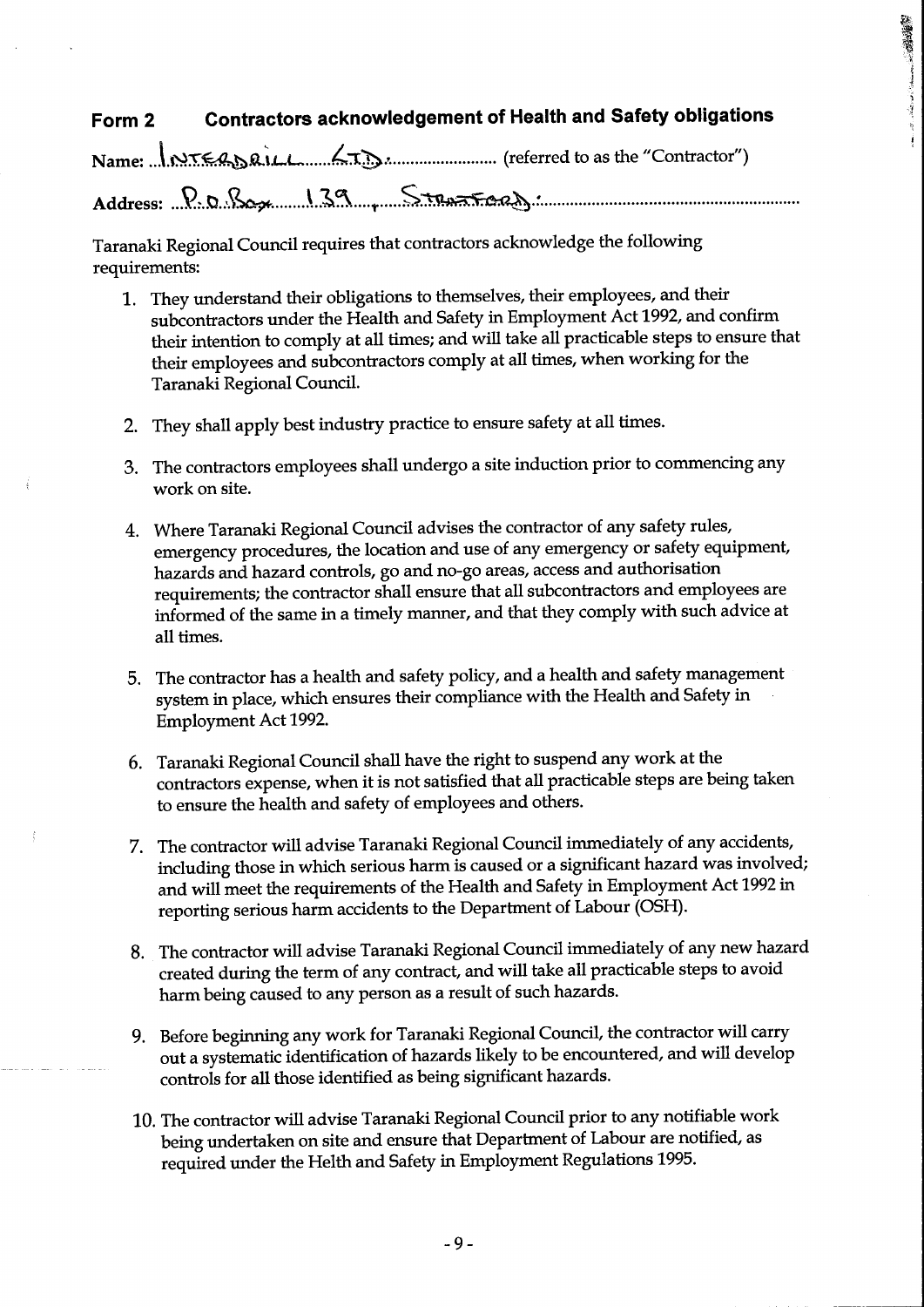11. The contractor, their employees and subcontractors are suitably qualified; and hold all relevant certifications, licenses and permits for any of the work they are to undertake for Taranaki Regional Council.

| Signed for and on behalf of the<br>Taranki Regional Council by: |
|-----------------------------------------------------------------|
| Name: GFIRY BODFORD                                             |
| Signature: 5 Peelfl                                             |
| $_{\text{Date:}}$ 31/03/08                                      |

| Signed for and on behalf of the                       |
|-------------------------------------------------------|
| Contractor by:                                        |
| Name: $\sum_{n=1}^{\infty}$ ALE $\sum_{n=1}^{\infty}$ |
|                                                       |
| Date: $31 - 3 - 68$                                   |

 $\mathcal{L}$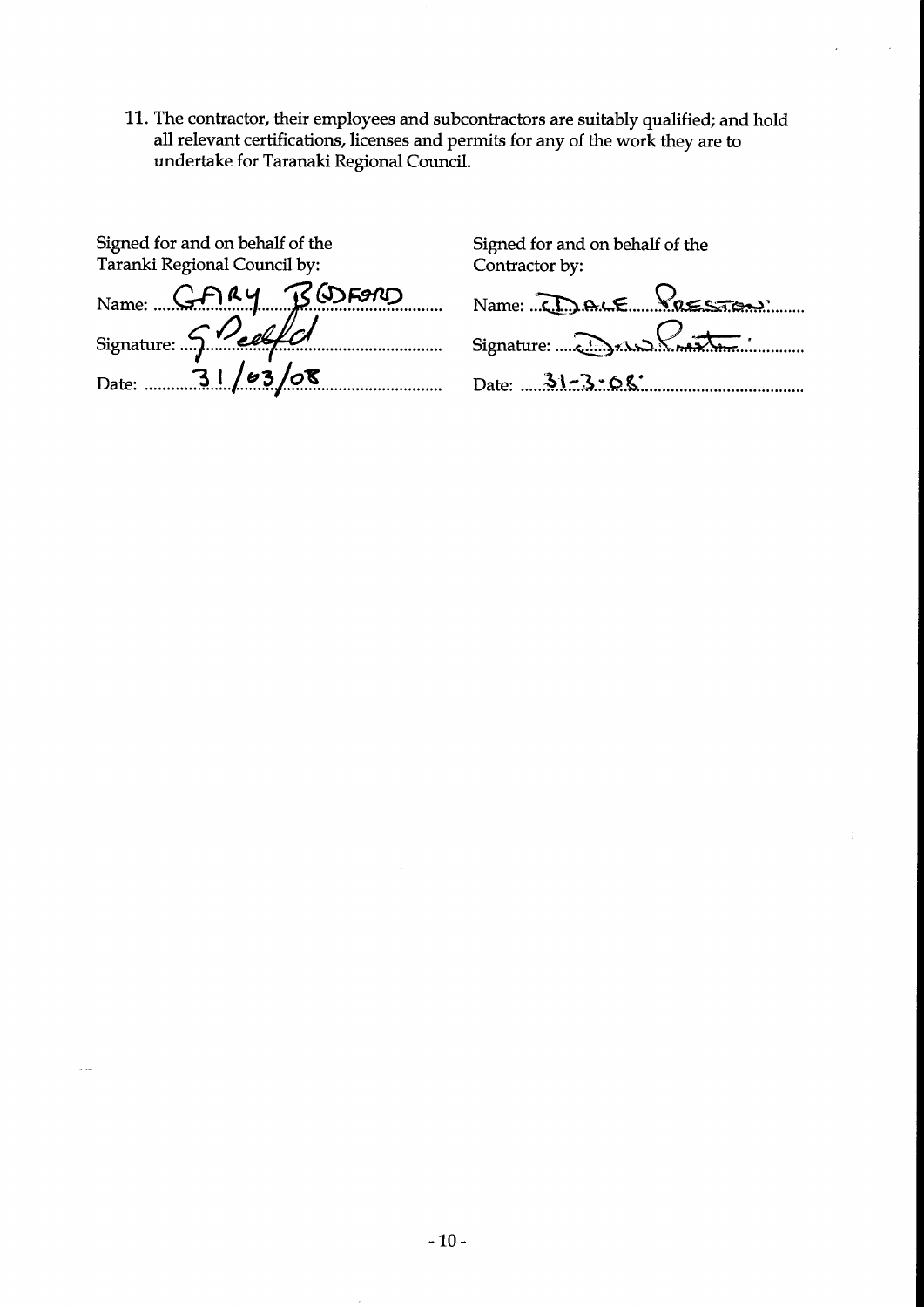#### Form 2 Contractors acknowledgement of Health and Safety obligations

Name: ...M.tCJLt.....C:t2.d.9;1J:.-v.-J..~D?.N................. (referred to as the "Contractor")

Address: 1.1/ing370n16 140F

Taranaki Regional Council requires that contractors acknowledge the following requirements:

- 1. They understand their obligations to themselves, their employees, and their subcontractors under the Health and Safety in Employment Act 1992, and confirm their intention to comply at all times; and will take all practicable steps to ensure that their employees and subcontractors comply at all times, when working for the Taranaki Regional Council.
- 2. They shall apply best industry practice to ensure safety at all times.
- 3. The contractors employees shall undergo a site induction prior to commencing any work on site.
- 4. Where Taranaki Regional Council advises the contractor of any safety rules, emergency procedures, the location and use of any emergency or safety equipment, hazards and hazard controls, go and no-go areas, access and authorisation requirements; the contractor shall ensure that all subcontractors and employees are informed of the same in a timely manner, and that they comply with such advice at all times.
- 5. The contractor has a health and safety policy, and a health and safety management system in place, which ensures their compliance with the Health and Safety in Employment Act 1992.
- 6. Taranaki Regional Council shall have the right to suspend any work at the contractors expense, when it is not satisfied that all practicable steps are being taken to ensure the health and safety of employees and others.
- 7. The contractor will advise Taranaki Regional Council immediately of any accidents, including those in which serious harm is caused or a significant hazard was involved; and will meet the requirements of the Health and Safety in Employment Act 1992 in reporting serious harm accidents to the Department of Labour (OSH).
- 8. The contractor will advise Taranaki Regional Council immediately of any new hazard created during the term of any contract, and will take all practicable steps to avoid harm being caused to any person as a result of such hazards.
- 9. Before beginning any work for Taranaki Regional Council, the contractor will carry out a systematic identification of hazards likely to be encountered, and will develop controls for all those identified as being significant hazards.
- 10. The contractor will advise Taranaki Regional Council prior to any notifiable work being undertaken on site and ensure that Department of Labour are notified, as required under the Helth and Safety in Employment Regulations 1995.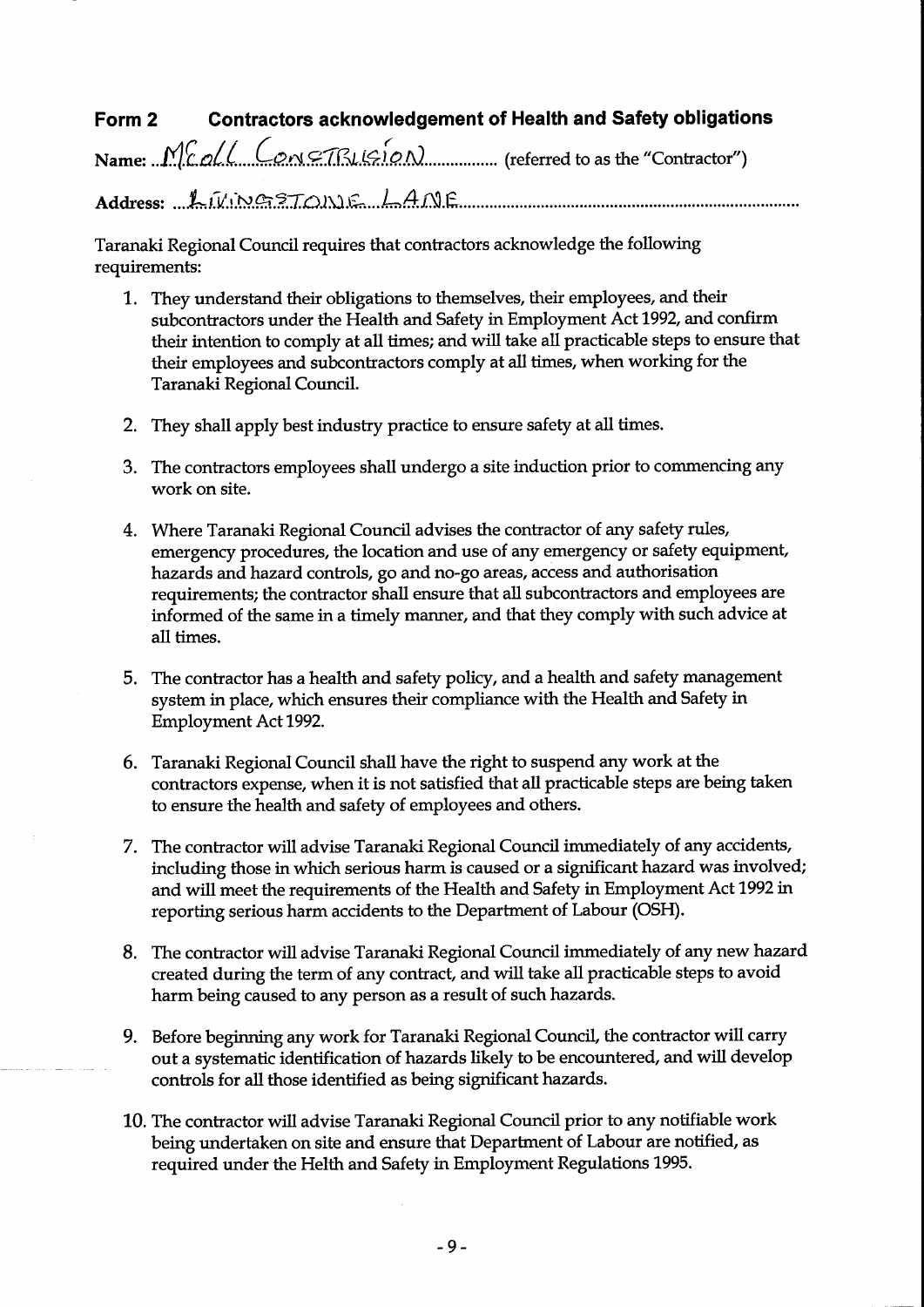11. The contractor, their employees and subcontractors are suitably qualified; and hold all relevant certifications, licenses and permits for any of the work they are to undertake for Taranaki Regional Council.

| Signed for and on behalf of the | Signed for ar |
|---------------------------------|---------------|
| Taranki Regional Council by:    | Contractor b  |
| Name: G BODFON                  |               |
| Signature: 5 M/                 | Signature:    |
| Date: $14/03/08$                |               |

 $\mathbf{r}$ nd on behalf of the y:

<u>ası. Mcal(</u> <u>AMY S</u>

13/08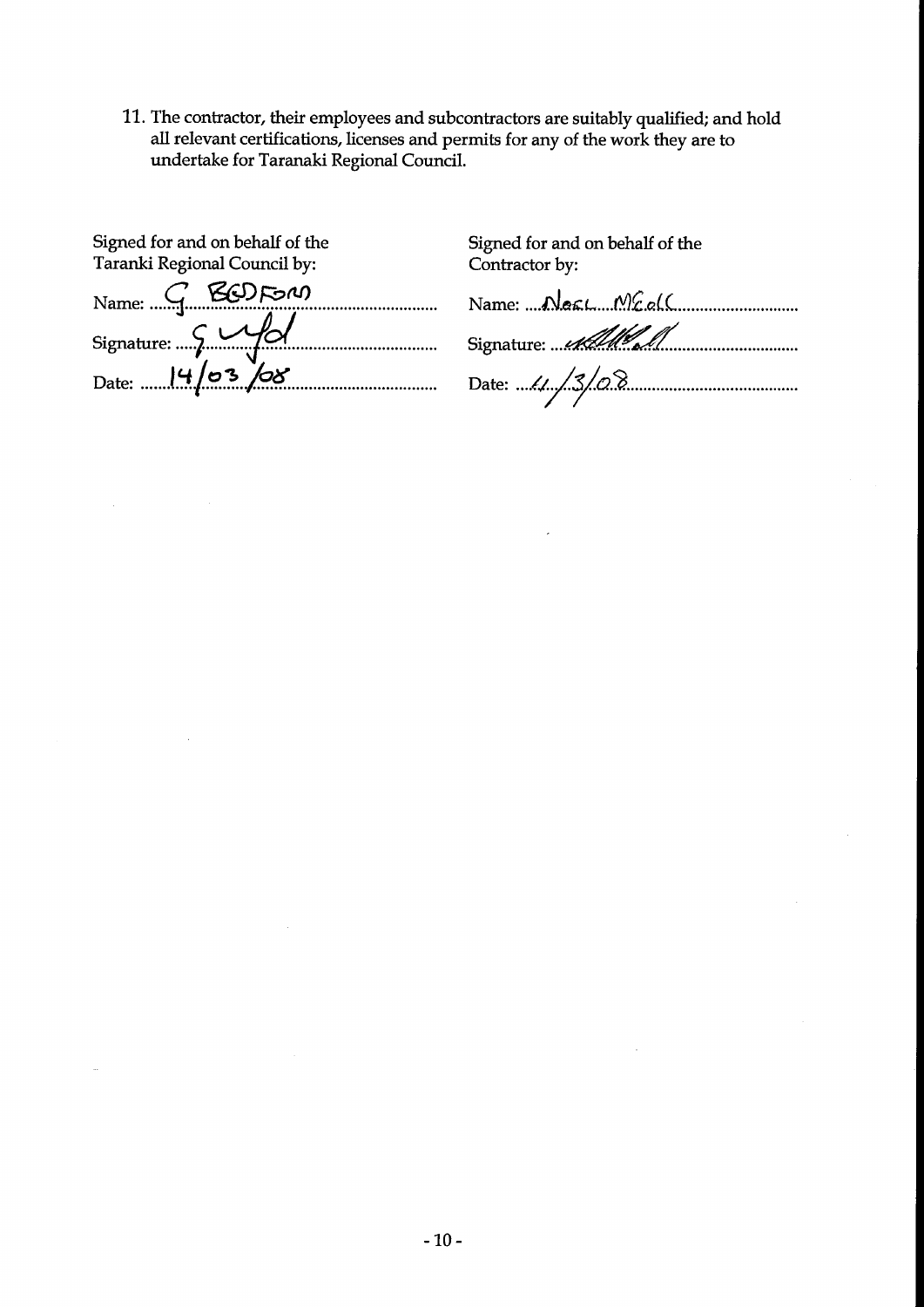| Form 2 |  | Contractors acknowledgement of Health and Safety obligations  |  |
|--------|--|---------------------------------------------------------------|--|
|        |  | Name: Pattle Delaurane Party Fefetred to as the "Contractor") |  |
|        |  | Address: $P.2.$ Box 6/36 $Qellh$                              |  |

Taranaki Regional Council requires that contractors acknowledge the following requirements:

- 1. They understand their obligations to themselves, their employees, and their subcontractors under the Health and Safety in Employment Act 1992, and confirm their intention to comply at all times; and will take all practicable steps to ensure that their employees and subcontractors comply at all times, when working for the Taranaki Regional Council.
- 2. They shall apply best industry practice to ensure safety at ail times.
- 3. The contractors employees shall undergo a site induction prior to commencing any work on site.
- 4. Where Taranaki Regional Council advises the contractor of any safety rules, emergency procedures, the location and use of any emergency or safety equipment, hazards and hazard controls, go and no-go areas, access and authorisation requirements; the contractor shall ensure that all subcontractors and employees are informed of the same in a timely manner, and that they comply with such advice at all times.
- 5. The contractor has a health and safety policy, and a health and safety management system in place, which ensures their compliance with the Health and Safety in Employment Act 1992.
- 6. Taranaki Regional Council shall have the right to suspend any work at the contractors expense, when it is not satisfied that all practicable steps are being taken to ensure the health and safety of employees and others.
- 7. The contractor will advise Taranaki Regional Council immediately of any accidents, including those in which serious harm is caused or a significant hazard was involved; and will meet the requirements of the Health and Safety in Employment Act 1992 in reporting serious harm accidents to the Department of Labour (OSH).
- 8. The contractor will advise Taranaki Regional Council immediately of any new hazard created during the term of any contract, and wiH take all practicable steps to avoid harm being caused to any person as a result of such hazards.
- 9. Before beginning any work for Taranaki Regional Council, the contractor will carry out a systematic identification of hazards likely to be encountered, and will develop controls for all those identified as being significant hazards.
- 10. The contractor will advise Taranaki Regional Council prior to any notifiable work being undertaken on site and ensure that Department of Labour are notified, as required under the HeIth and Safety in Employment Regulations 1995.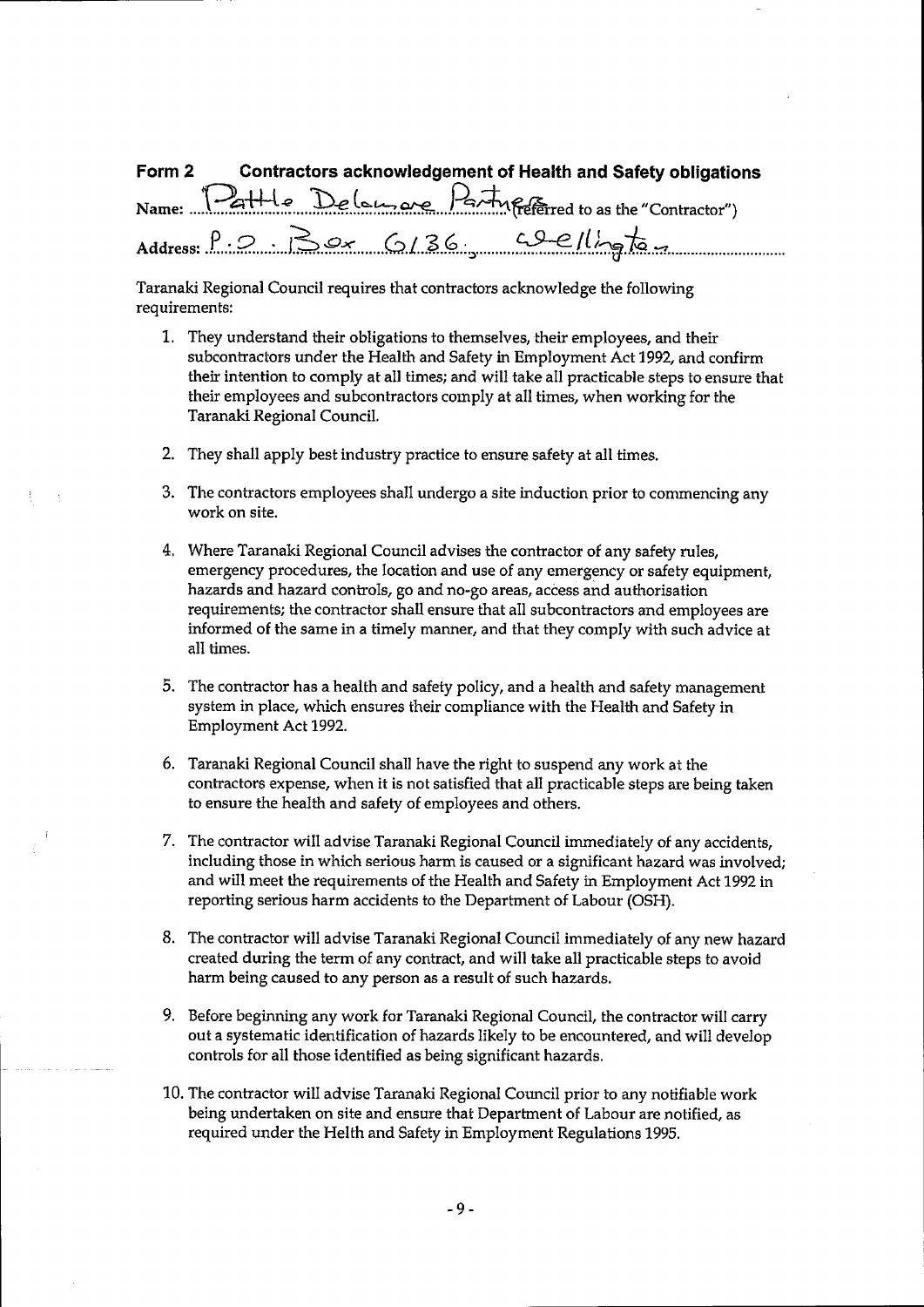11. The contractor, their employees and subcontractors are suitably qualified; and hold all relevant certifications, licenses and permits for any of the work they are to undertake for Taranaki Regional Council.

 $\overline{a}$ 

| Signed for and on behalf of the<br>Taranki Regional Council by: |
|-----------------------------------------------------------------|
| Name: G BOD FORD                                                |
| Signature: Signature:                                           |
| Date: 14/03/08                                                  |

т,

Signed for and on behalf of the Contractor by:

 $\sim$ 

| Name Graeme       |
|-------------------|
| Signature:        |
| 05/03/08<br>Date: |

 $\sim$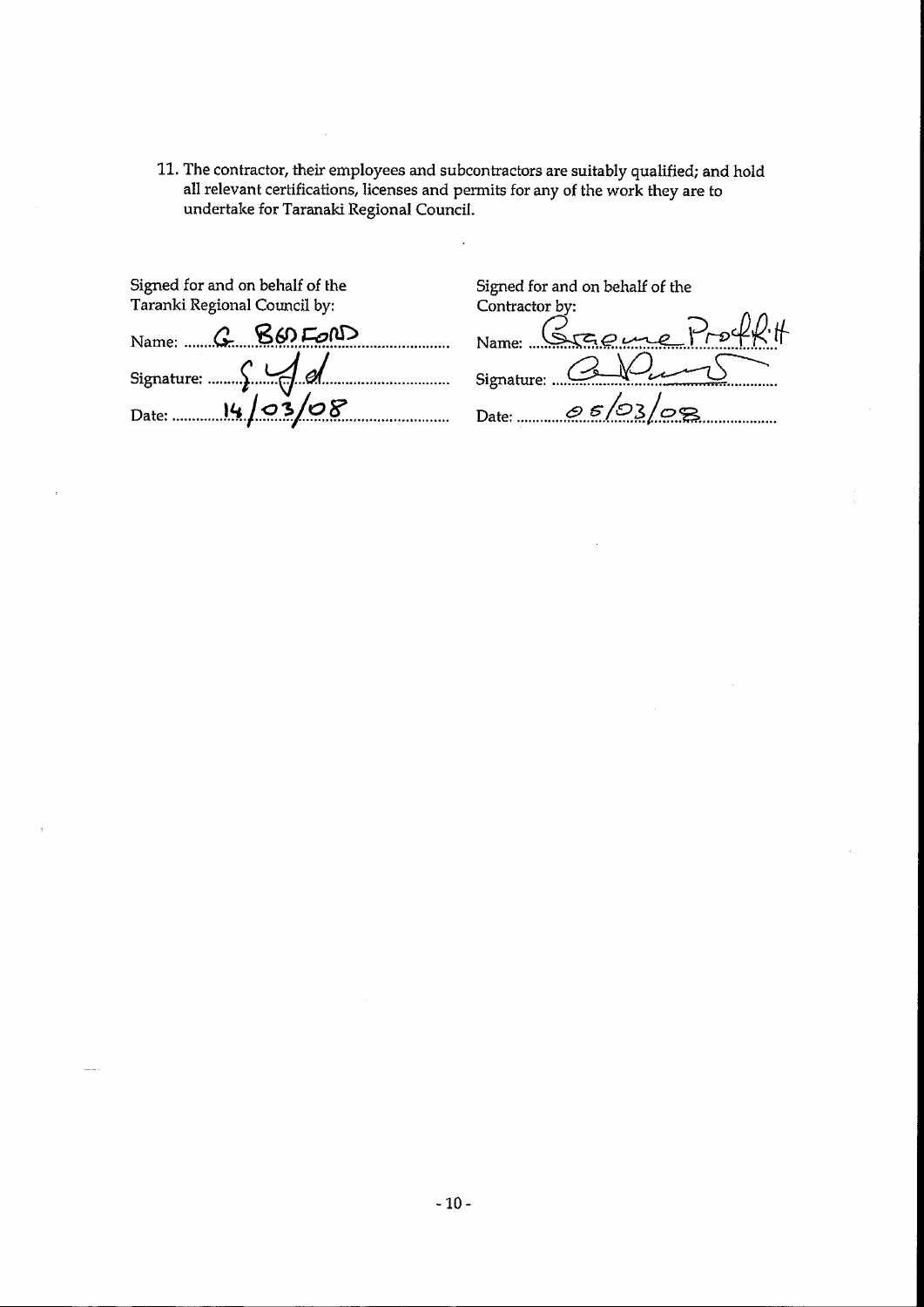Contractors acknowledgement of Health and Safety obligations Form 2 Petroleum Services Litcl (referred to as the "Contractor") Name: ...

 $\rho$  og Box 20185, Hamilton Address:

Taranaki Regional Council requires that contractors acknowledge the following requirements:

- 1. They understand their obligations to themselves, their employees, and their subcontractors under the Health and Safety in Employment Act 1992, and confirm their intention to comply at all times; and will take all practicable steps to ensure that their employees and subcontractors comply at all times, when working for the Taranaki Regional Council.
- 2. They shall apply best industry practice to ensure safety at all times.  $\leftarrow$
- 3. The contractors employees shall undergo a site induction prior to commencing any site induction required for this ; to work on site.
- 4. Where Taranaki Regional Council advises the contractor of any safety rules, emergency procedures, the location and use of any emergency or safety equipment, hazards and hazard controls, go and no-go areas, access and authorisation requirements; the contractor shall ensure that all subcontractors and employees are informed of the same in a timely manner, and that they comply with such advice at all times.  $\ddot{\phantom{a}}$
- 5. The contractor has a health and safety policy, and a health and safety management system in place, which ensures their compliance with the Health and Safety in Employment Act 1992.
- 6. Taranaki Regional Council shall have the right to suspend any work at the contractors expense, when it is not satisfied that all practicable steps are being taken to ensure the health and safety of employees and others.
- 7. The contractor will advise Taranaki Regional Council immediately of any accidents, including those in which serious harm is caused or a significant hazard was involved; and will meet the requirements of the Health and Safety in Employment Act 1992 in reporting serious harm accidents to the Department of Labour (OSH).  $\sim$
- 8. The contractor will advise Taranaki Regional Council immediately of any new hazard created during the term of any contract, and will take all practicable steps to avoid harm being caused to any person as a result of such hazards.
- 9. Before beginning any work for Taranaki Regional Council, the contractor will carry out a systematic identification of hazards likely to be encountered, and will develop controls for all those identified as being significant hazards.
- 10. The contractor will advise Taranaki Regional Council prior to any notifiable work being undertaken on site and ensure that Department of Labour are notified, as required under the Helth and Safety in Employment Regulations 1995.

 $-9-$